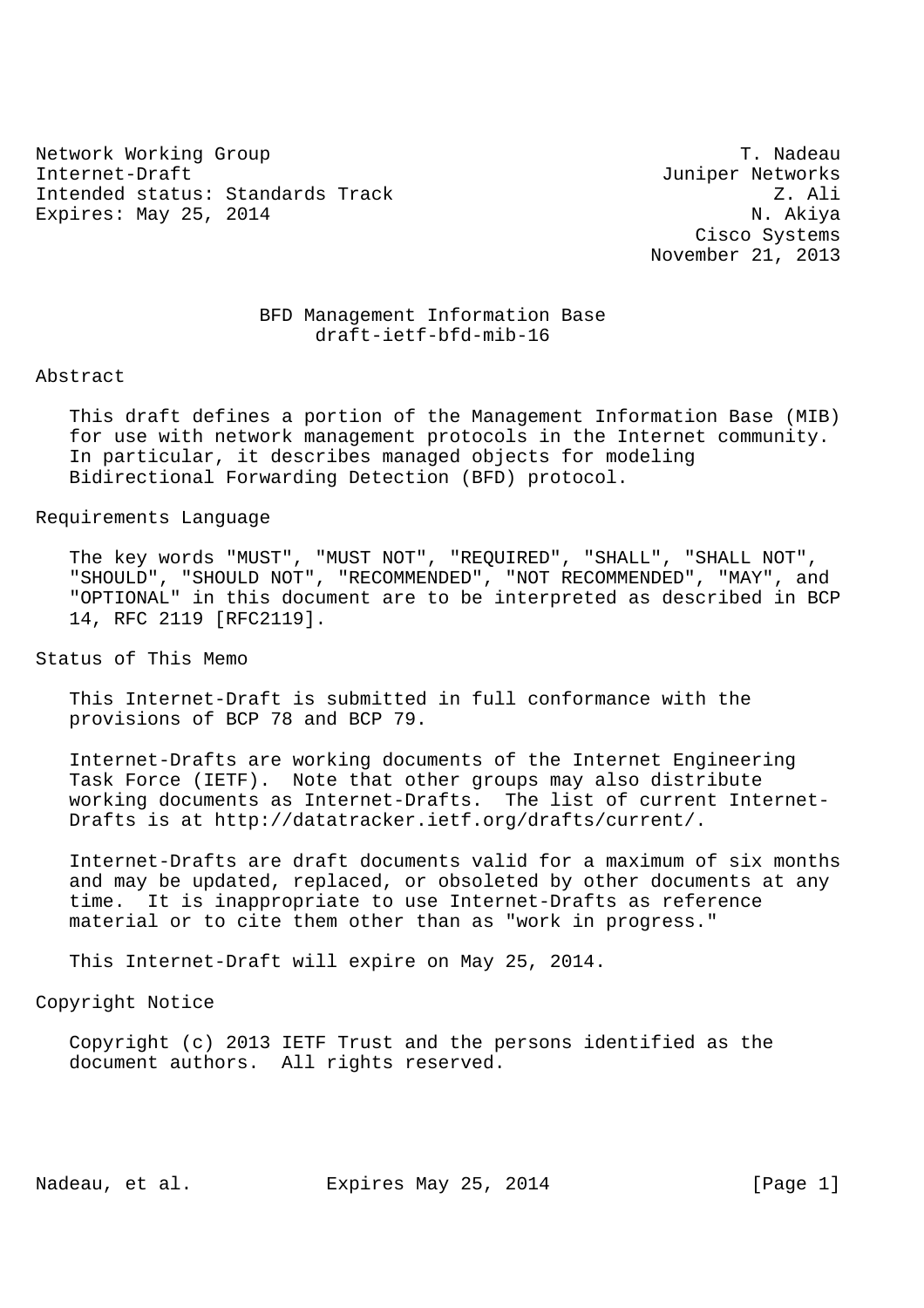This document is subject to BCP 78 and the IETF Trust's Legal Provisions Relating to IETF Documents (http://trustee.ietf.org/license-info) in effect on the date of publication of this document. Please review these documents carefully, as they describe your rights and restrictions with respect to this document. Code Components extracted from this document must include Simplified BSD License text as described in Section 4.e of the Trust Legal Provisions and are provided without warranty as described in the Simplified BSD License.

Table of Contents

| The Internet-Standard Management Framework            |                |
|-------------------------------------------------------|----------------|
| 2.                                                    | 2              |
| 3.                                                    | 3              |
| 4. Brief Description of MIB Objects                   | 3              |
| 4.1                                                   | 3              |
| 4.2. Session Table (bfdSessionTable)                  | 3              |
| 4.3. Session Performance Table (bfdSessionPerfTable)  | 3              |
| 4.4. BFD Session Discriminator Mapping Table          |                |
| (bfdSessDiscMapTable)                                 | 3              |
| 4.5. BFD Session IP Mapping Table (bfdSessIpMapTable) | 3              |
| 5 <sub>1</sub>                                        | $\overline{4}$ |
| б.                                                    | 34             |
| $7_{\odot}$                                           | 36             |
| 8.                                                    | 36             |
| 9.                                                    | 36             |
| 9.1. Normative References                             | 36             |
| 9.2. Informative References                           | 37             |
|                                                       |                |

#### 1. The Internet-Standard Management Framework

 For a detailed overview of the documents that describe the current Internet-Standard Management Framework, please refer to section 7 of RFC 3410 [RFC3410].

 Managed objects are accessed via a virtual information store, termed the Management Information Base or MIB. MIB objects are generally accessed through the Simple Network Management Protocol (SNMP). Objects in the MIB are defined using the mechanisms defined in the Structure of Management Information (SMI). This memo specifies a MIB module that is compliant to the SMIv2, which is described in STD 58, RFC 2578 [RFC2578], STD 58, RFC 2579 [RFC2579] and STD 58, RFC 2580 [RFC2580].

2. Introduction

Nadeau, et al. Expires May 25, 2014 [Page 2]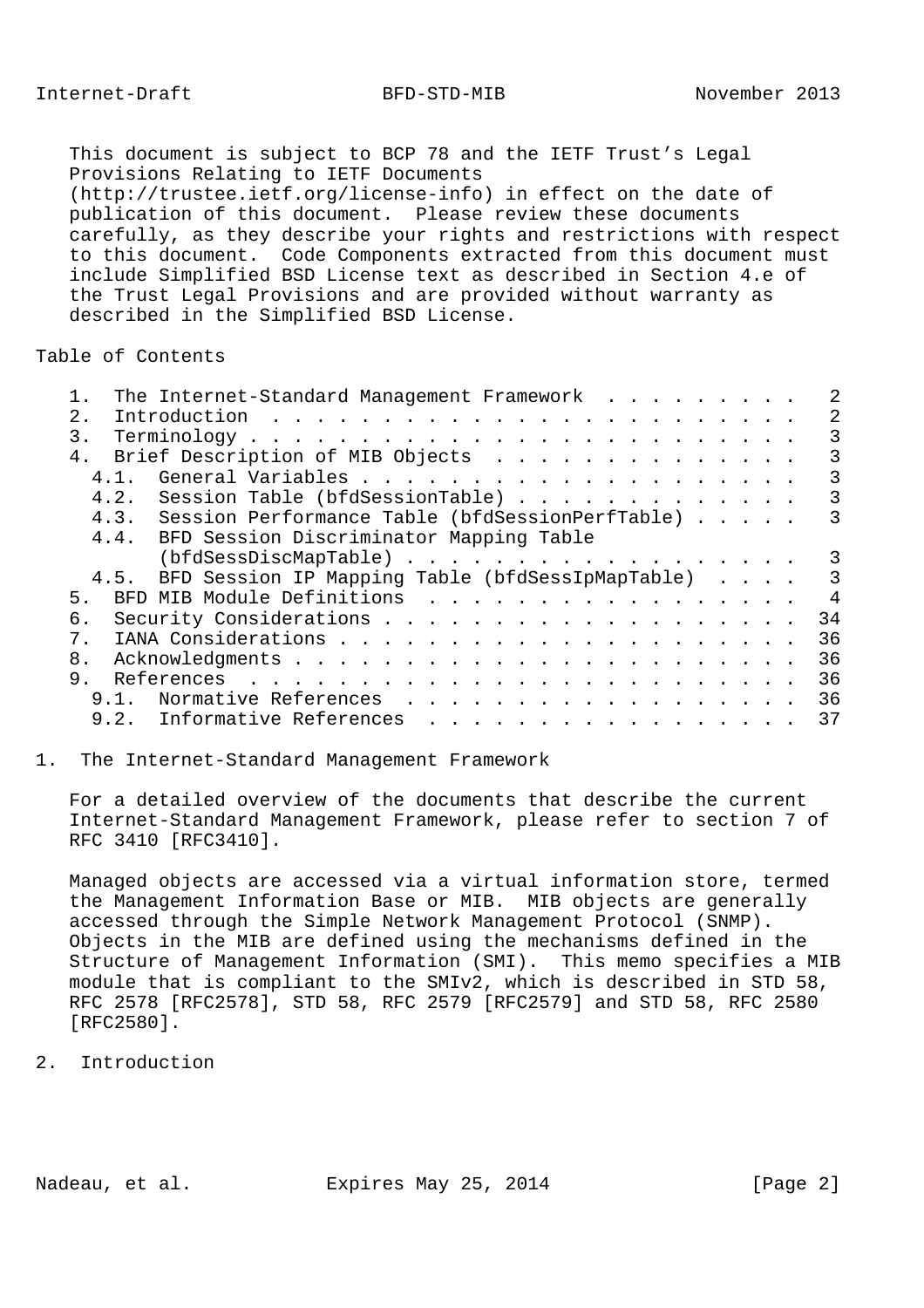This memo defines an portion of the Management Information Base (MIB) for use with network management protocols in the Internet community. In particular, it describes managed objects to configure and/or monitor Bi-Directional Forwarding Detection for [RFC5880], [RFC5881] and [RFC5883], BFD versions 0 and/or 1, on devices supporting this feature.

#### 3. Terminology

 This document adopts the definitions, acronyms and mechanisms described in [RFC5880], [RFC5881] and [RFC5883]. Unless otherwise stated, the mechanisms described therein will not be re-described here.

4. Brief Description of MIB Objects

 This section describes objects pertaining to BFD. The MIB objects are derived from [RFC5880], [RFC5881] and [RFC5883], and also include textual conventions defined in [I-D.ietf-bfd-tc-mib].

4.1. General Variables

 The General Variables are used to identify parameters that are global to the BFD process.

4.2. Session Table (bfdSessionTable)

 The session table is used to identify a BFD session between a pair of nodes.

4.3. Session Performance Table (bfdSessionPerfTable)

 The session performance table is used for collecting BFD performance counters on a per session basis. This table is an AUGMENT to the bfdSessionTable.

4.4. BFD Session Discriminator Mapping Table (bfdSessDiscMapTable)

 The BFD Session Discriminator Mapping Table maps a local discriminator value to associated BFD session's IANAbfdSessIndexTC used in the bfdSessionTable.

4.5. BFD Session IP Mapping Table (bfdSessIpMapTable)

Nadeau, et al. Expires May 25, 2014 [Page 3]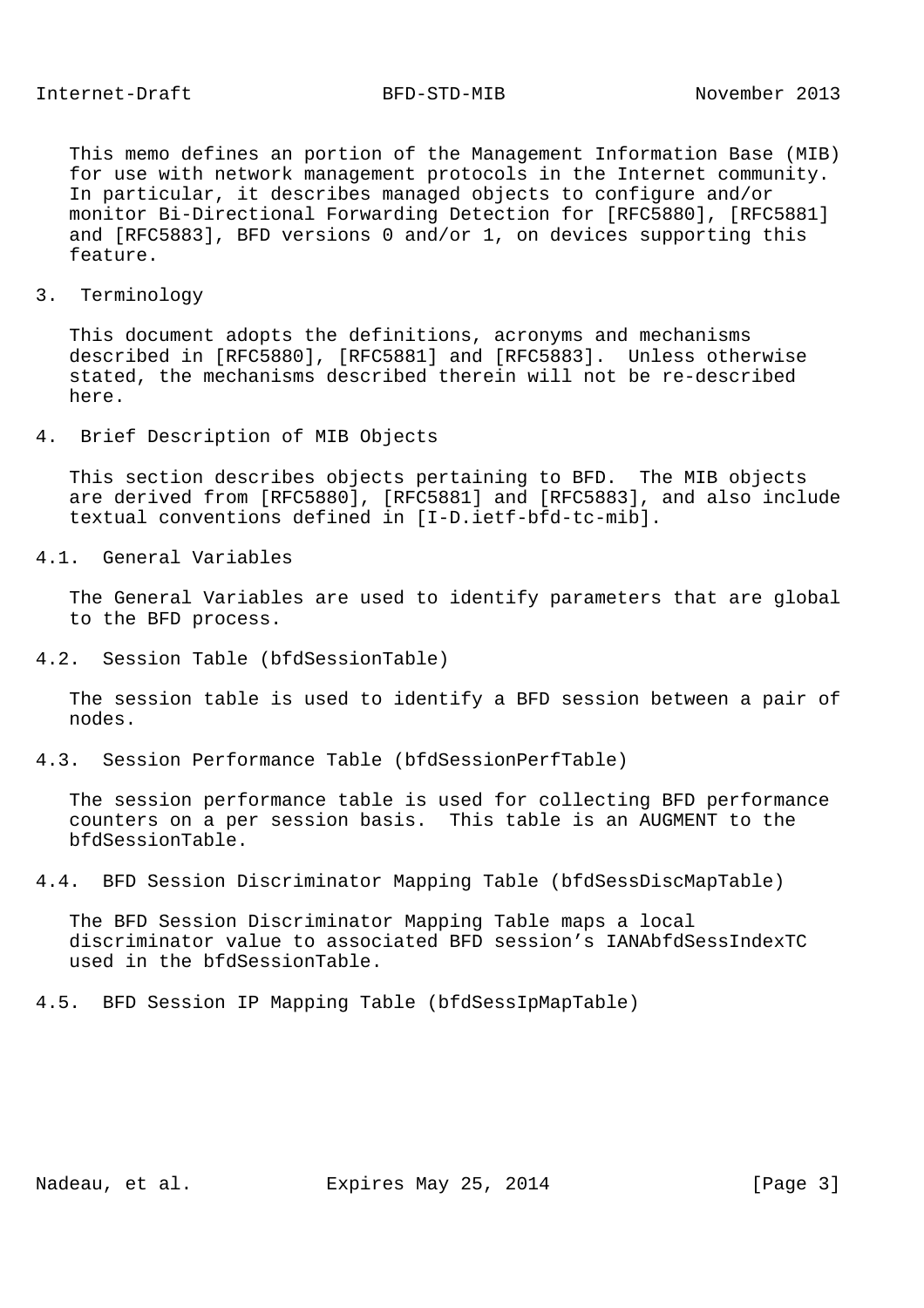The BFD Session IP Mapping Table maps, given bfdSessInterface, bfdSessSrcAddrType, bfdSessSrcAddr, bfdSessDstAddrType, and bfdSessDstAddr, to an associated BFD session's IANAbfdSessIndexTC used in the bfdSessionTable. This table SHOULD contains those BFD sessions that are of IP type.

5. BFD MIB Module Definitions

 This MIB module makes references to the following documents. [RFC2579], [RFC2580], [RFC2863], [RFC4001], and [RFC3413].

BFD-STD-MIB DEFINITIONS ::= BEGIN

IMPORTS

 MODULE-IDENTITY, OBJECT-TYPE, NOTIFICATION-TYPE, mib-2, Integer32, Unsigned32, Counter32, Counter64 FROM SNMPv2-SMI

 TruthValue, RowStatus, StorageType, TimeStamp FROM SNMPv2-TC

- MODULE-COMPLIANCE, OBJECT-GROUP, NOTIFICATION-GROUP FROM SNMPv2-CONF
- InterfaceIndexOrZero FROM IF-MIB
- InetAddress, InetAddressType, InetPortNumber FROM INET-ADDRESS-MIB

 IANAbfdSessIndexTC, IANAbfdIntervalTC, IANAbfdMultiplierTC, IANAbfdDiagTC, IANAbfdSessTypeTC, IANAbfdSessOperModeTC, IANAbfdCtrlDestPortNumberTC, IANAbfdCtrlSourcePortNumberTC, IANAbfdSessStateTC, IANAbfdSessAuthenticationTypeTC, IANAbfdSessAuthenticationKeyTC FROM IANA-BFD-TC-STD-MIB;

 bfdMIB MODULE-IDENTITY LAST-UPDATED "201311211200Z" -- 21 Nov. 2013 12:00:00 EST ORGANIZATION "IETF Bidirectional Forwarding Detection Working Group" CONTACT-INFO

 "Thomas D. Nadeau Juniper Networks Email: tnadeau@lucidvision.com

 Zafar Ali Cisco Systems, Inc.

Nadeau, et al. Expires May 25, 2014 [Page 4]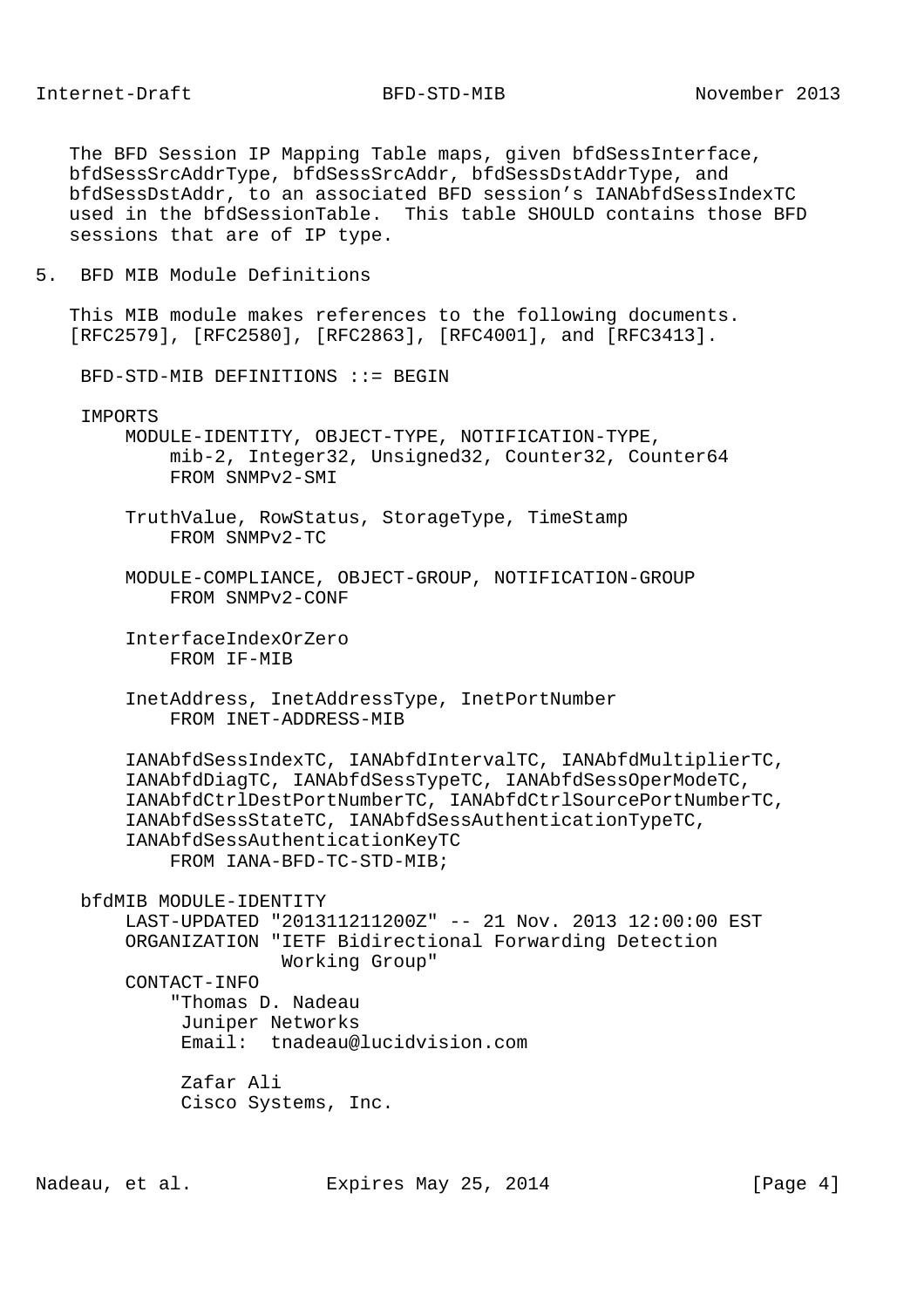```
 Email: zali@cisco.com
              Nobo Akiya
              Cisco Systems, Inc.
              Email: nobo@cisco.com
              Comments about this document should be emailed directly
              to the BFD working group mailing list at
              rtg-bfd@ietf.org"
        DESCRIPTION
             "Bidirectional Forwarding Management Information Base."
         REVISION "201311211200Z" -- 21 Nov. 2013 12:00:00 EST
         DESCRIPTION
             "Initial version. Published as RFC xxxx."
   -- RFC Ed.: RFC-editor pls fill in xxxx
       \cdot := \{ \text{min-2 XXX } \} -- RFC Ed.: assigned by IANA, see section 7.1 for details
   -- Top level components of this MIB module.
   bfdNotifications OBJECT IDENTIFIER ::= { bfdMIB 0 }
    bfdObjects OBJECT IDENTIFIER ::= { bfdMIB 1 }
    bfdConformance OBJECT IDENTIFIER ::= { bfdMIB 2 }
    bfdScalarObjects OBJECT IDENTIFIER ::= { bfdObjects 1 }
   -- BFD General Variables
   -- These parameters apply globally to the Systems'
   -- BFD Process.
    bfdAdminStatus OBJECT-TYPE
         SYNTAX INTEGER {
            enabled(1),
            disabled(2)
 }
         MAX-ACCESS read-write
         STATUS current
         DESCRIPTION
             "The global administrative status of BFD in this device.
              The value 'enabled' denotes that the BFD Process is
              active on at least one interface; 'disabled' disables
             it on all interfaces."
        DEFVAL { enabled }
        ::= \{ bfdScalarObjects 1 \}
```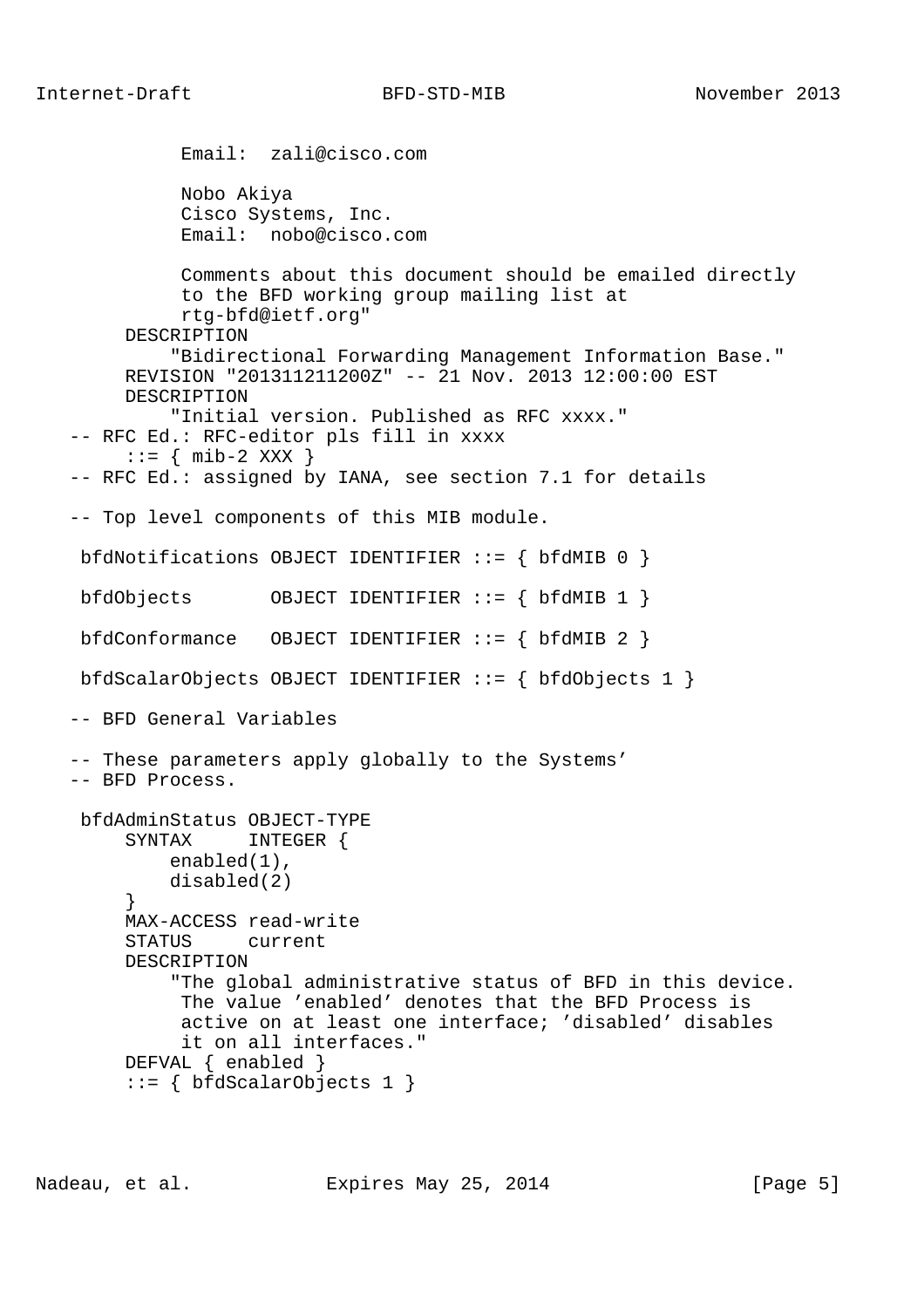```
 bfdSessNotificationsEnable OBJECT-TYPE
        SYNTAX TruthValue
        MAX-ACCESS read-write
        STATUS current
        DESCRIPTION
            "If this object is set to true(1), then it enables
             the emission of bfdSessUp and bfdSessDown
             notifications; otherwise these notifications are not
             emitted."
        REFERENCE
            "See also RFC3413 for explanation that
            notifications are under the ultimate control of the
            MIB modules in this document."
        DEFVAL { false }
       ::= { bfdScalarObjects 2 }
   -- BFD Session Table
   -- The BFD Session Table specifies BFD session specific
   -- information.
    bfdSessTable OBJECT-TYPE
        SYNTAX SEQUENCE OF BfdSessEntry
        MAX-ACCESS not-accessible
        STATUS current
        DESCRIPTION
            "The BFD Session Table describes the BFD sessions."
        REFERENCE
            "Katz, D. and D. Ward, Bidirectional Forwarding
              Detection (BFD), RFC 5880, June 2012."
       ::= { bfdObjects 2 }
    bfdSessEntry OBJECT-TYPE
        SYNTAX BfdSessEntry
        MAX-ACCESS not-accessible
        STATUS current
        DESCRIPTION
            "The BFD Session Entry describes BFD session."
        INDEX { bfdSessIndex }
        ::= { bfdSessTable 1 }
    BfdSessEntry ::= SEQUENCE {
        bfdSessIndex IANAbfdSessIndexTC,
        bfdSessVersionNumber Unsigned32,
       bfdSessType IANAbfdSessTypeTC,
        bfdSessDiscriminator Unsigned32,
       bfdSessRemoteDiscr Unsigned32,
 bfdSessDestinationUdpPort IANAbfdCtrlDestPortNumberTC,
 bfdSessSourceUdpPort IANAbfdCtrlSourcePortNumberTC,
```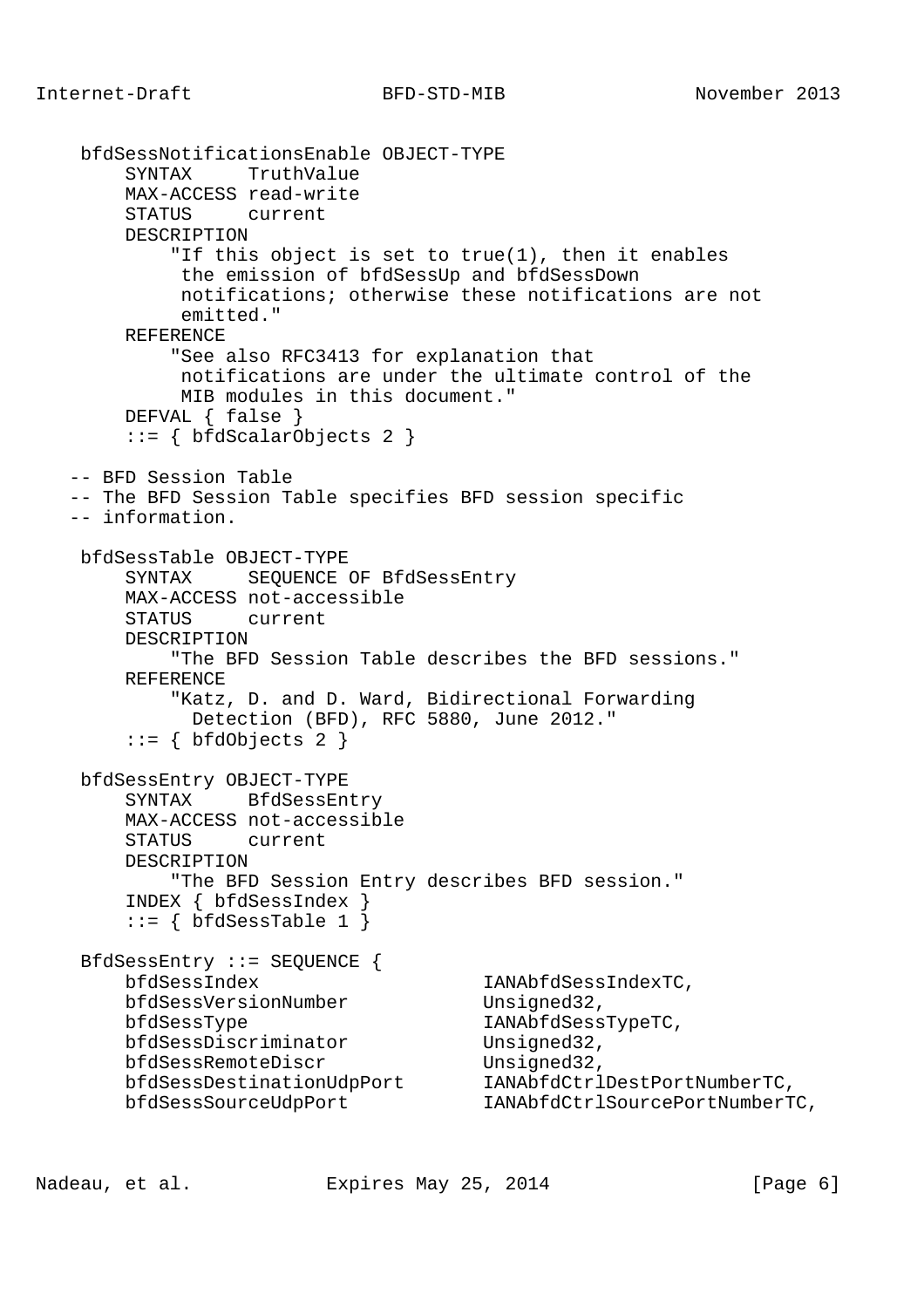bfdSessEchoSourceUdpPort InetPortNumber, bfdSessAdminStatus INTEGER, bfdSessState IANAbfdSessStateTC, bfdSessRemoteHeardFlag TruthValue, bfdSessDiag IANAbfdDiagTC, bfdSessOperMode IANAbfdSessOperModeTC, bfdSessDemandModeDesiredFlag TruthValue,<br>bfdSessControlPlaneIndepFlag TruthValue, bfdSessControlPlaneIndepFlag bfdSessMultipointFlag TruthValue, bfdSessInterface InterfaceIndexOrZero, bfdSessSrcAddrType InetAddressType, bfdSessSrcAddr InetAddress, bfdSessDstAddrType InetAddressType, bfdSessDstAddr InetAddress, bfdSessGTSM TruthValue, bfdSessGTSMTTL Unsigned32, bfdSessDesiredMinTxInterval IANAbfdIntervalTC, bfdSessReqMinRxInterval IANAbfdIntervalTC, bfdSessReqMinEchoRxInterval IANAbfdIntervalTC, bfdSessDetectMult IANAbfdMultiplierTC, bfdSessNegotiatedInterval IANAbfdIntervalTC, bfdSessNegotiatedEchoInterval IANAbfdIntervalTC, bfdSessNegotiatedDetectMult IANAbfdMultiplierTC, bfdSessAuthPresFlag TruthValue, bfdSessAuthenticationType IANAbfdSessAuthenticationTypeTC, bfdSessAuthenticationKeyID Integer32, bfdSessAuthenticationKey IANAbfdSessAuthenticationKeyTC, bfdSessStorageType StorageType, bfdSessRowStatus RowStatus } bfdSessIndex OBJECT-TYPE SYNTAX IANAbfdSessIndexTC MAX-ACCESS not-accessible STATUS current DESCRIPTION "This object contains an index used to represent a unique BFD session on this device."  $::= \{ bfdSessEntry 1 \}$  bfdSessVersionNumber OBJECT-TYPE SYNTAX Unsigned32 (0..7) MAX-ACCESS read-create STATUS current

> "The version number of the BFD protocol that this session is running in. Write access is available for this object to provide ability to set desired version for this

DESCRIPTION

Nadeau, et al. Expires May 25, 2014 [Page 7]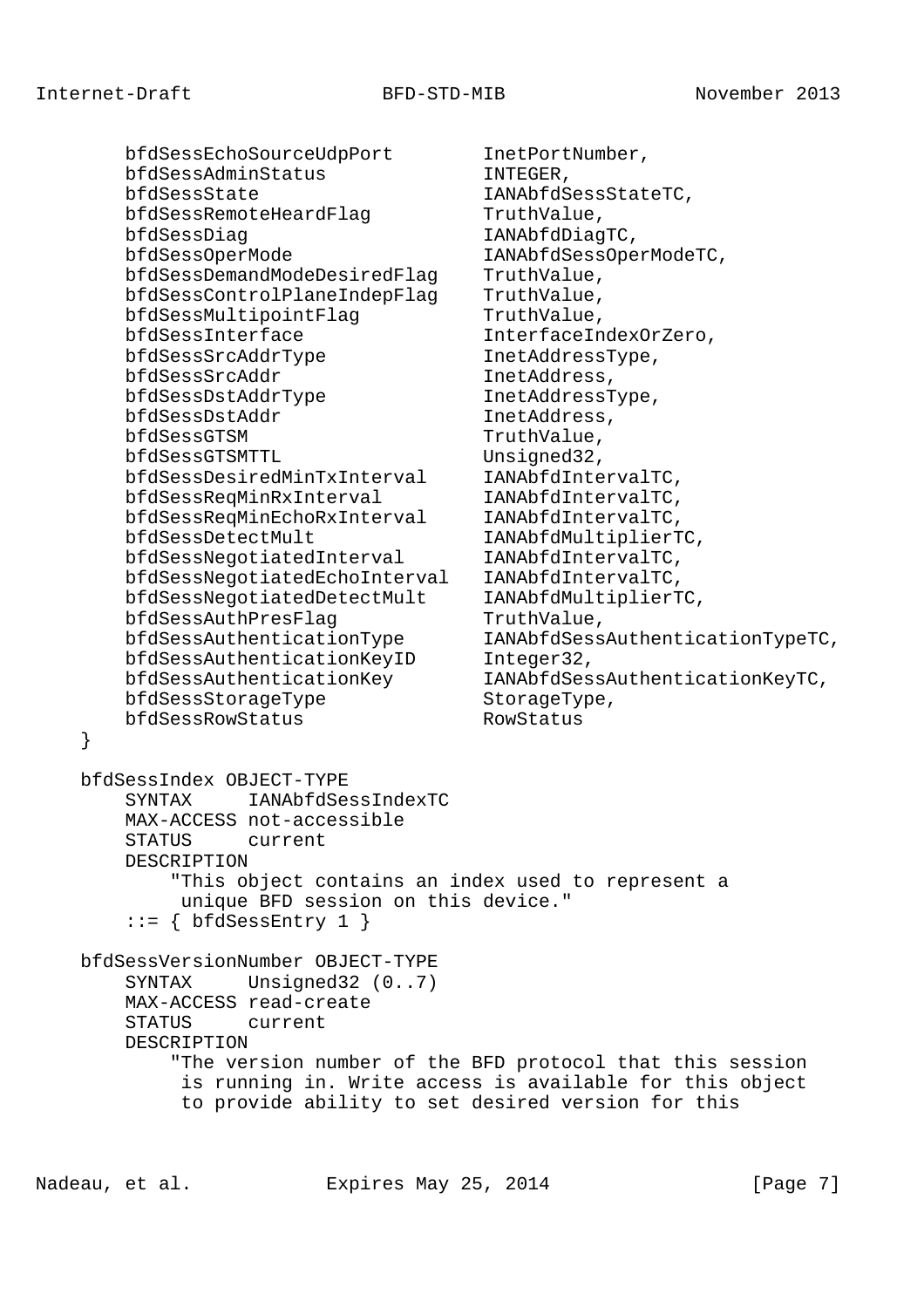REFERENCE

DEFVAL  $\{ 1 \}$ 

BFD session."

```
Internet-Draft BFD-STD-MIB November 2013
          "Katz, D. and D. Ward, Bidirectional Forwarding
            Detection (BFD), RFC 5880, June 2012."
```

```
::= { bfdSessEntry 2 }
 bfdSessType OBJECT-TYPE
     SYNTAX IANAbfdSessTypeTC
     MAX-ACCESS read-create
     STATUS current
     DESCRIPTION
         "This object specifies the type of this BFD session."
    ::= { bfdSessEntry 3 }
 bfdSessDiscriminator OBJECT-TYPE
     SYNTAX Unsigned32 (1..4294967295)
     MAX-ACCESS read-create
     STATUS current
     DESCRIPTION
         "This object specifies the local discriminator for this BFD
          session, used to uniquely identify it."
    ::= { bfdSessEntry 4 }
 bfdSessRemoteDiscr OBJECT-TYPE
     SYNTAX Unsigned32 (0 | 1..4294967295)
     MAX-ACCESS read-only
     STATUS current
     DESCRIPTION
         "This object specifies the session discriminator chosen
          by the remote system for this BFD session. The value may
          be zero(0) if the remote discriminator is not yet known
          or if the session is in the down or adminDown(1) state."
     REFERENCE
         "Section 6.8.6, from Katz, D. and D. Ward, Bidirectional
          Forwarding Detection (BFD), RFC 5880, June 2012."
    ::= { bfdSessEntry 5 }
 bfdSessDestinationUdpPort OBJECT-TYPE
     SYNTAX IANAbfdCtrlDestPortNumberTC
     MAX-ACCESS read-create
     STATUS current
     DESCRIPTION
         "This object specifies the destination UDP port number
          used for this BFD session's control packets. The value
          may be zero(0) if the session is in adminDown(1) state."
    DEFVAL { 0 }
```
 $::=$  { bfdSessEntry 6 }

Nadeau, et al. Expires May 25, 2014 [Page 8]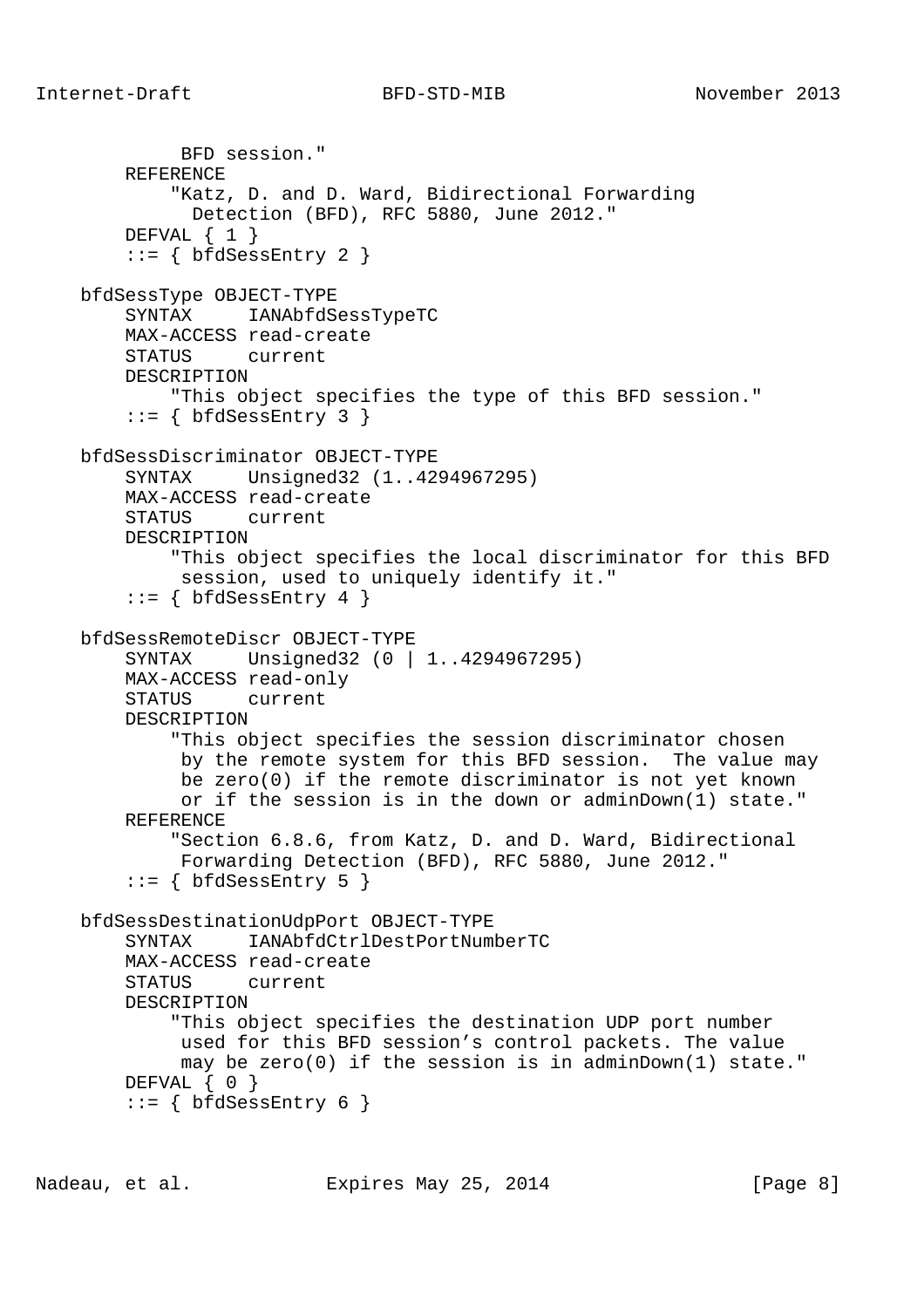```
 bfdSessSourceUdpPort OBJECT-TYPE
        SYNTAX IANAbfdCtrlSourcePortNumberTC
        MAX-ACCESS read-create
        STATUS current
        DESCRIPTION
             "This object specifies the source UDP port number used
             for this BFD session's control packets. The value may be
              zero(0) if the session is in adminDown(1) state. Upon
             creation of a new BFD session via this MIB, the value of
             zero(0) specified would permit the implementation to
             choose its own source port number."
       DEFVAL { 0 }
        ::= { bfdSessEntry 7 }
    bfdSessEchoSourceUdpPort OBJECT-TYPE
       SYNTAX InetPortNumber
        MAX-ACCESS read-create
        STATUS current
        DESCRIPTION
             "This object specifies the source UDP port number used for
             this BFD session's echo packets. The value may be zero(0)
             if the session is not running in the echo mode, or the
             session is in adminDown(1) state. Upon creation of a new
             BFD session via this MIB, the value of zero(0) would
             permit the implementation to choose its own source port
             number."
       DEFVAL { 0 }
         ::= { bfdSessEntry 8 }
    bfdSessAdminStatus OBJECT-TYPE
        SYNTAX INTEGER {
                            stop(1),
                             start(2)
 }
        MAX-ACCESS read-create
        STATUS current
        DESCRIPTION
                 "A transition from 'stop' to 'start' will start
                 the BFD state machine for the session. The state
                 machine will have an initial state of down.
                 A transition from 'start' to 'stop' will cause
                 the BFD session to be brought down to
                  adminDown(1). Care should be used in providing
                 write access to this object without adequate
                 authentication."
       DEFVAL { 2 }
       ::= { bfdSessEntry 9 }
```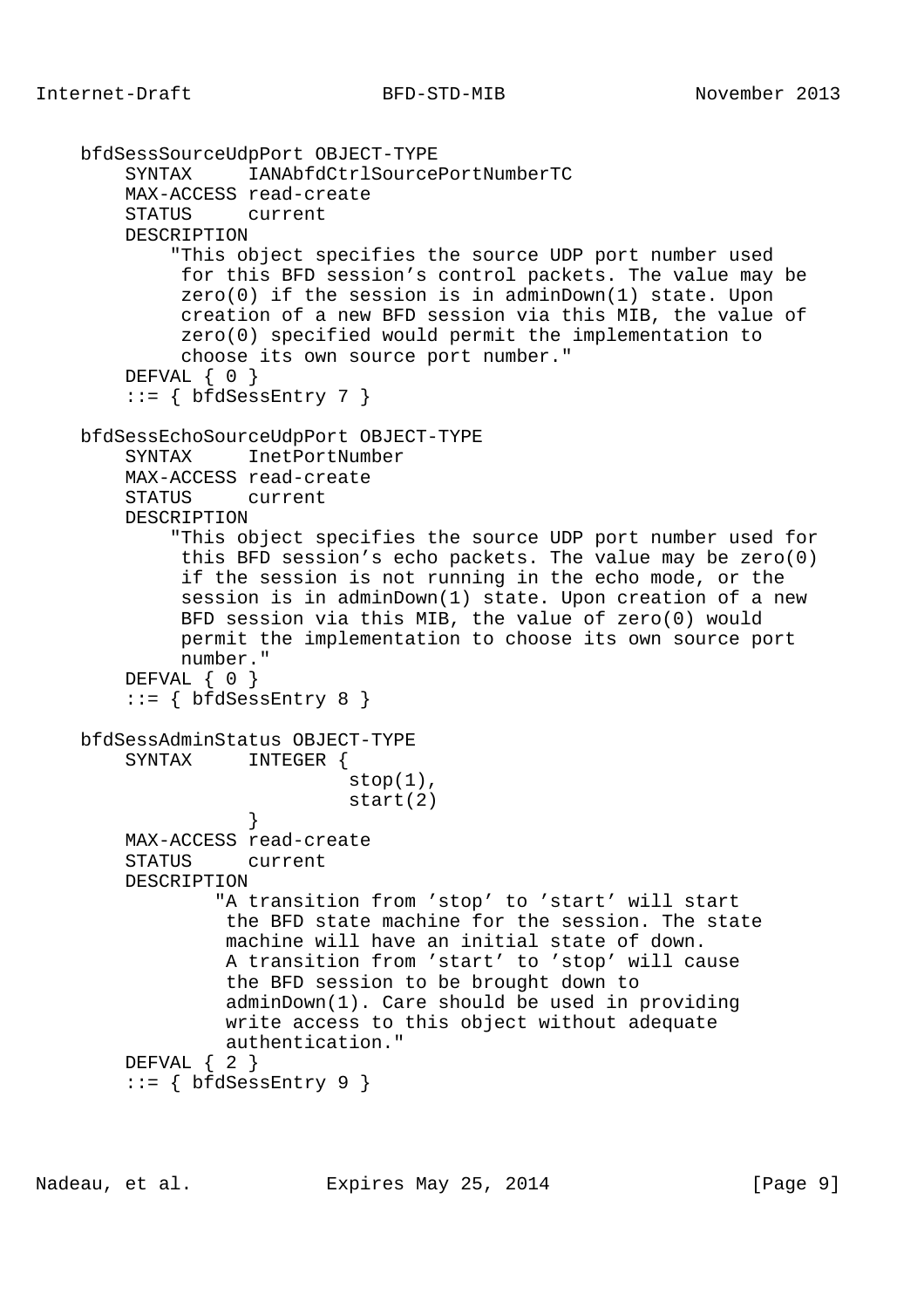```
 bfdSessState OBJECT-TYPE
     SYNTAX IANAbfdSessStateTC
     MAX-ACCESS read-only
     STATUS current
     DESCRIPTION
         "BFD session state."
    DEFVAL \{ 2 \}::= { bfdSessEntry 10 }
 bfdSessRemoteHeardFlag OBJECT-TYPE
     SYNTAX TruthValue
     MAX-ACCESS read-only
     STATUS current
     DESCRIPTION
         "This object specifies status of BFD packet reception from
          the remote system. Specifically, it is set to true(1) if
          the local system is actively receiving BFD packets from the
          remote system, and is set to false(2) if the local system
          has not received BFD packets recently (within the detection
          time) or if the local system is attempting to tear down
          the BFD session."
     REFERENCE
         "Katz, D. and D. Ward, Bidirectional
          Forwarding Detection (BFD), RFC 5880, June 2012."
     DEFVAL { false }
    ::= { bfdSessEntry 11 }
 bfdSessDiag OBJECT-TYPE
     SYNTAX IANAbfdDiagTC
     MAX-ACCESS read-only
     STATUS current
     DESCRIPTION
         "A diagnostic code specifying the local system's reason
          for the last transition of the session from up(4)
          to some other state."
     ::= { bfdSessEntry 12 }
 bfdSessOperMode OBJECT-TYPE
     SYNTAX IANAbfdSessOperModeTC
     MAX-ACCESS read-create
     STATUS current
     DESCRIPTION
         "This object specifies current operating mode that BFD
          session is operating in."
    ::= { bfdSessEntry 13 }
 bfdSessDemandModeDesiredFlag OBJECT-TYPE
     SYNTAX TruthValue
```
Nadeau, et al. Expires May 25, 2014 [Page 10]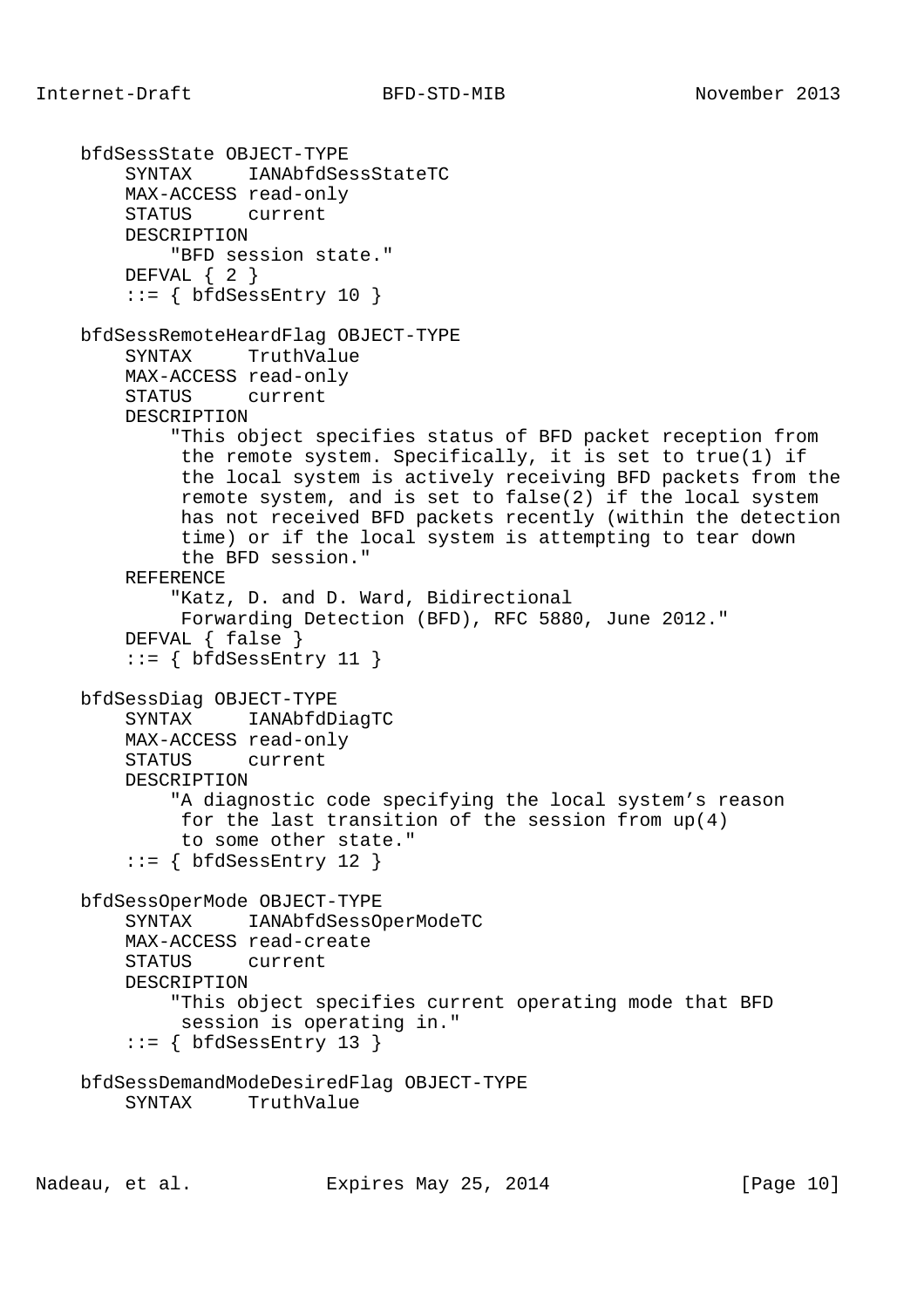```
 MAX-ACCESS read-create
     STATUS current
     DESCRIPTION
         "This object indicates that the local system's
          desire to use Demand mode. Specifically, it is set
          to true(1) if the local system wishes to use
          Demand mode or false(2) if not"
     DEFVAL { false }
    ::= { bfdSessEntry 14 }
 bfdSessControlPlaneIndepFlag OBJECT-TYPE
     SYNTAX TruthValue
     MAX-ACCESS read-create
     STATUS current
     DESCRIPTION
         "This object indicates that the local system's
          ability to continue to function through a disruption of
          the control plane. Specifically, it is set
          to true(1) if the local system BFD implementation is
          independent of the control plane. Otherwise, the
          value is set to false(2)"
     DEFVAL { false }
    ::= { bfdSessEntry 15 }
 bfdSessMultipointFlag OBJECT-TYPE
     SYNTAX TruthValue
     MAX-ACCESS read-create
     STATUS current
     DESCRIPTION
         "This object indicates the Multipoint (M) bit for this
          session. It is set to true(1) if Multipoint (M) bit is
          set to 1. Otherwise, the value is set to false(2)"
     DEFVAL { false }
    ::= { bfdSessEntry 16 }
 bfdSessInterface OBJECT-TYPE
     SYNTAX InterfaceIndexOrZero
     MAX-ACCESS read-create
     STATUS current
     DESCRIPTION
         "This object contains an interface index used to indicate
          the interface which this BFD session is running on. This
          value can be zero if there is no interface associated
          with this BFD session."
    ::= { bfdSessEntry 17 }
 bfdSessSrcAddrType OBJECT-TYPE
     SYNTAX InetAddressType
```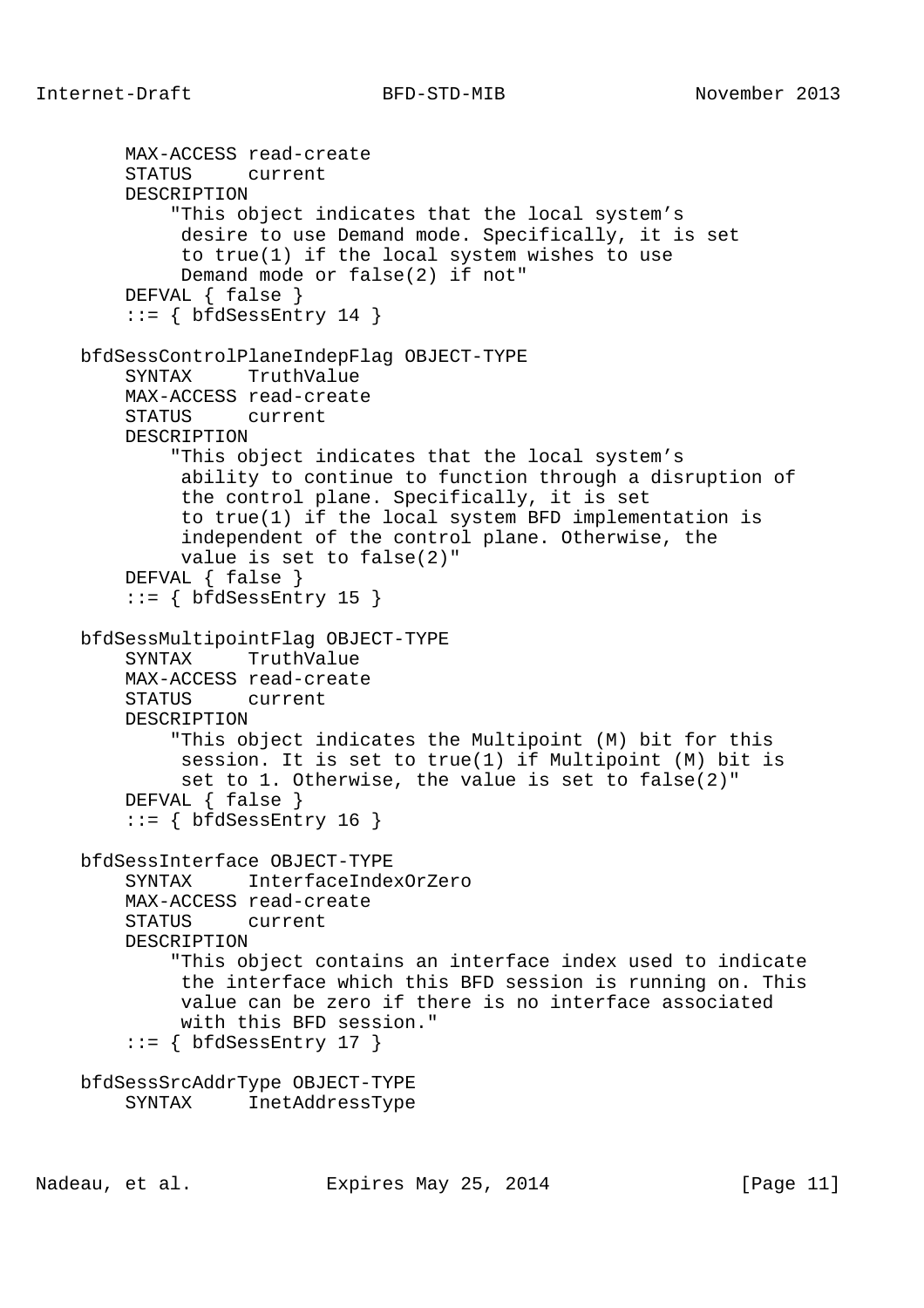```
 MAX-ACCESS read-create
     STATUS current
     DESCRIPTION
         "This object specifies IP address type of the source IP
          address of this BFD session. Only values unknown(0),
         ipv4(1), ipv6(2), or ipv6z(4) have to be supported.
          The value of unknown(0) is allowed only when the session
          is singleHop(1) and the source IP address of this BFD
          session is derived from the outgoing interface, or when
          the BFD session is not associated with a specific
          interface. If any other unsupported values are attempted
          in a set operation, the agent MUST return an
          inconsistentValue error."
  ::= { bfdSessEntry 18 }
 bfdSessSrcAddr OBJECT-TYPE
     SYNTAX InetAddress
     MAX-ACCESS read-create
     STATUS current
     DESCRIPTION
         "This object specifies the source IP address of this BFD
          session."
     ::= { bfdSessEntry 19 }
 bfdSessDstAddrType OBJECT-TYPE
     SYNTAX InetAddressType
     MAX-ACCESS read-create
     STATUS current
     DESCRIPTION
         "This object specifies IP address type of the neighboring IP
          address which is being monitored with this BFD session.
         Only values unknown(0), ipv4(1), ipv6(2), or ipv6z(4) have to be supported. The value of unknown(0) is allowed
          only when the session is singleHop(1) and the outgoing
          interface is of type point-to-point, or when the BFD
          session is not associated with a specific interface. If any
          other unsupported values are attempted in a set operation,
          the agent MUST return an inconsistentValue error."
  ::= { bfdSessEntry 20 }
 bfdSessDstAddr OBJECT-TYPE
     SYNTAX InetAddress
     MAX-ACCESS read-create
     STATUS current
     DESCRIPTION
         "This object specifies the neighboring IP address which is
         being monitored with this BFD session."
    ::= { bfdSessEntry 21 }
```
Nadeau, et al. Expires May 25, 2014 [Page 12]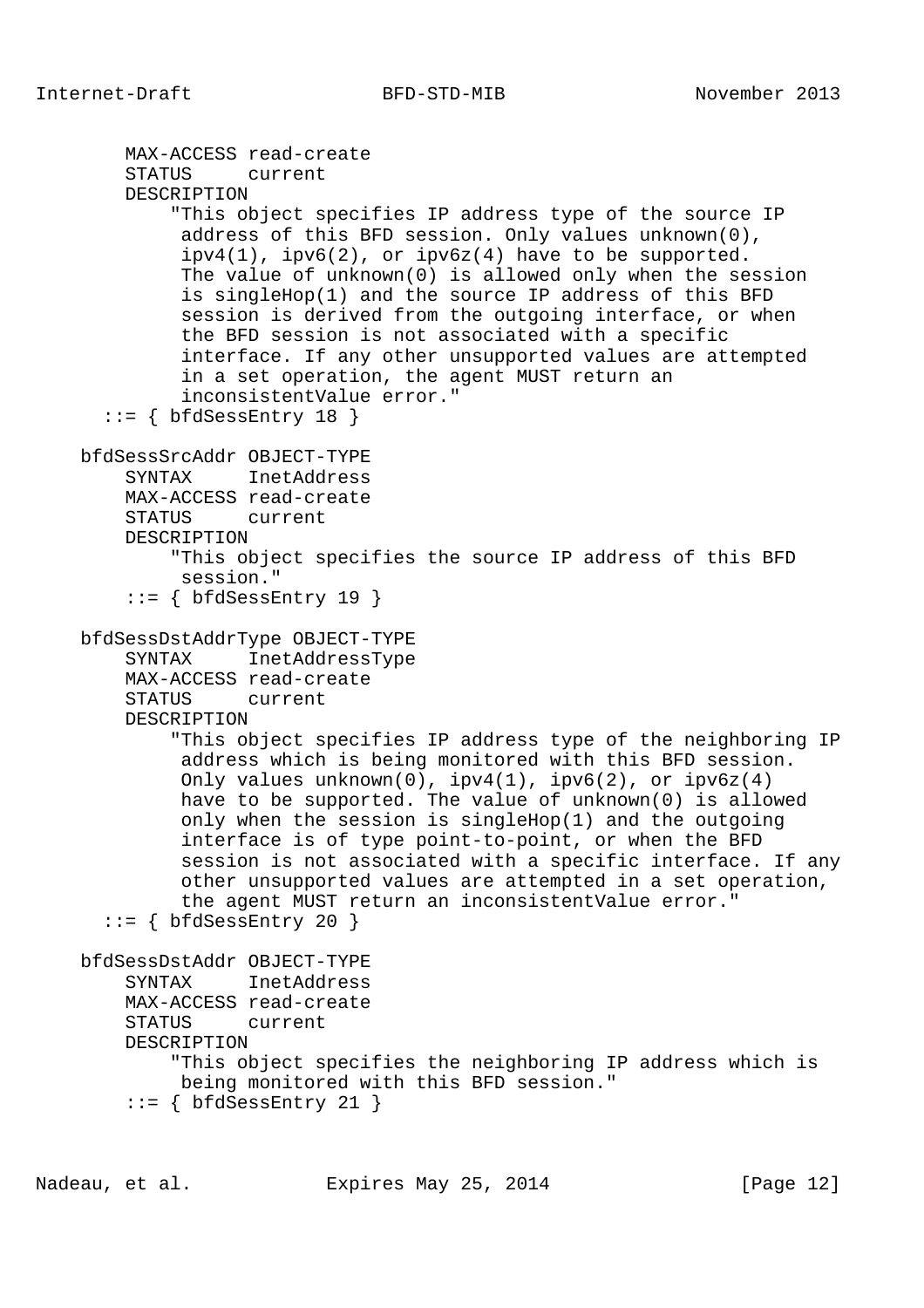bfdSessGTSM OBJECT-TYPE SYNTAX TruthValue MAX-ACCESS read-create STATUS current DESCRIPTION "Setting the value of this object to true(1) will enable GTSM protection of the BFD session. GTSM MUST be enabled on a singleHop(1) session if no authentication is in use." REFERENCE "RFC5082, The Generalized TTL Security Mechanism (GTSM). RFC5881, Section 5" DEFVAL { false }  $::=$  { bfdSessEntry 22 } bfdSessGTSMTTL OBJECT-TYPE SYNTAX Unsigned32 (0..255) MAX-ACCESS read-create STATUS current DESCRIPTION "This object is valid only when bfdSessGTSM protection is enabled on the system. This object specifies the minimum allowed TTL for received BFD control packets. For singleHop(1) session, if GTSM protection is enabled, this object SHOULD be set to maximum TTL allowed for single hop. The value of zero(0) indicates that bfdSessGTSM is disabled." REFERENCE "RFC5082, The Generalized TTL Security Mechanism (GTSM). RFC5881, Section 5" DEFVAL { 0 }  $::=$  { bfdSessEntry 23 } bfdSessDesiredMinTxInterval OBJECT-TYPE SYNTAX IANAbfdIntervalTC MAX-ACCESS read-create STATUS current DESCRIPTION "This object specifies the minimum interval, in microseconds, that the local system would like to use when transmitting BFD Control packets. The value of zero(0) is reserved, and should not be used." REFERENCE "Section 4.1 from Katz, D. and D. Ward, Bidirectional Forwarding Detection (BFD), RFC 5880, June 2012."  $::=$  { bfdSessEntry 24 } bfdSessReqMinRxInterval OBJECT-TYPE SYNTAX **IANAbfdIntervalTC**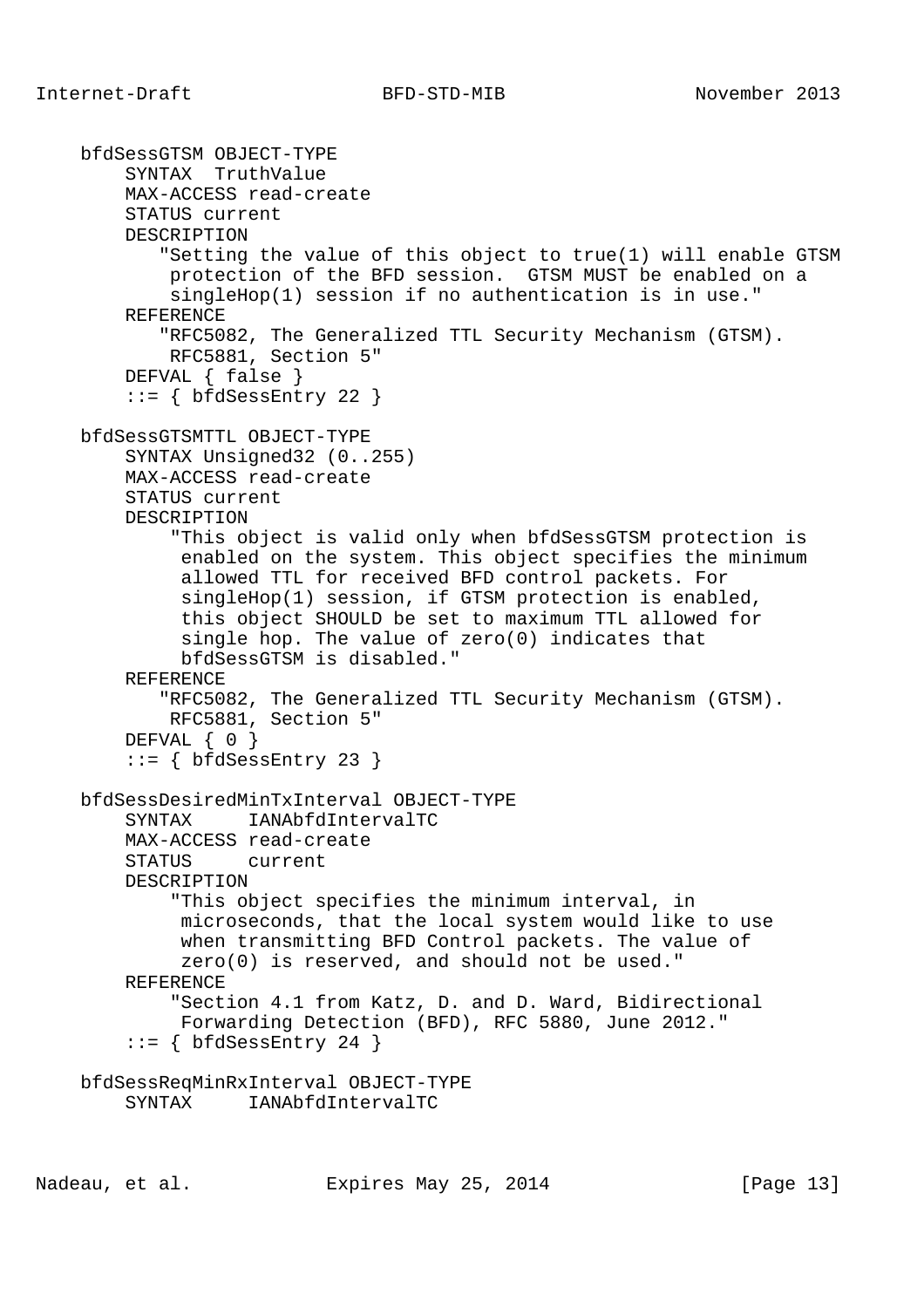```
 MAX-ACCESS read-create
     STATUS current
     DESCRIPTION
         "This object specifies the minimum interval, in
          microseconds, between received BFD Control packets the
          local system is capable of supporting. The value of
          zero(0) can be specified when the transmitting system
          does not want the remote system to send any periodic BFD
          control packets."
     REFERENCE
         "Section 4.1 from Katz, D. and D. Ward, Bidirectional
         Forwarding Detection (BFD), RFC 5880, June 2012."
    ::= { bfdSessEntry 25 }
 bfdSessReqMinEchoRxInterval OBJECT-TYPE
    SYNTAX IANAbfdIntervalTC
     MAX-ACCESS read-create
     STATUS current
     DESCRIPTION
         "This object specifies the minimum interval, in
          microseconds, between received BFD Echo packets that this
          system is capable of supporting. Value must be zero(0) if
          this is a multihop BFD session."
    ::= { bfdSessEntry 26 }
 bfdSessDetectMult OBJECT-TYPE
     SYNTAX IANAbfdMultiplierTC
     MAX-ACCESS read-create
     STATUS current
     DESCRIPTION
         "This object specifies the Detect time multiplier."
    ::= { bfdSessEntry 27 }
 bfdSessNegotiatedInterval OBJECT-TYPE
     SYNTAX IANAbfdIntervalTC
     MAX-ACCESS read-only
     STATUS current
     DESCRIPTION
         "This object specifies the negotiated interval, in
          microseconds, that the local system is transmitting
          BFD Control packets."
     ::= { bfdSessEntry 28 }
 bfdSessNegotiatedEchoInterval OBJECT-TYPE
     SYNTAX IANAbfdIntervalTC
     MAX-ACCESS read-only
     STATUS current
     DESCRIPTION
```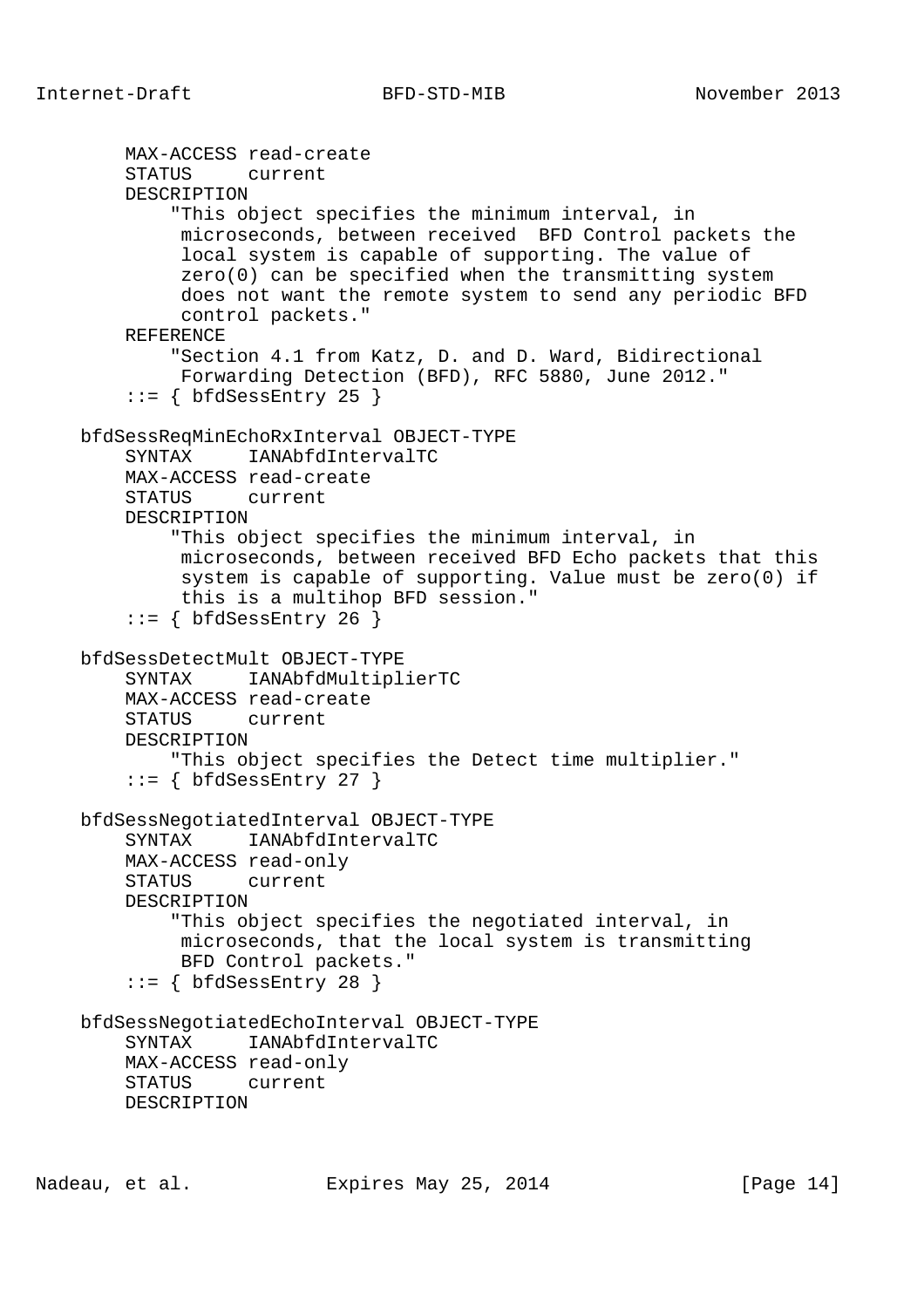```
 "This object specifies the negotiated interval, in
          microseconds, that the local system is transmitting
          BFD echo packets. Value is expected to be zero if
          the sessions is not running in echo mode."
    ::= { bfdSessEntry 29 }
 bfdSessNegotiatedDetectMult OBJECT-TYPE
     SYNTAX IANAbfdMultiplierTC
     MAX-ACCESS read-only
     STATUS current
     DESCRIPTION
         "This object specifies the Detect time multiplier."
    ::= { bfdSessEntry 30 }
 bfdSessAuthPresFlag OBJECT-TYPE
     SYNTAX TruthValue
     MAX-ACCESS read-create
     STATUS current
     DESCRIPTION
         "This object indicates that the local system's
          desire to use Authentication. Specifically, it is set
          to true(1) if the local system wishes the session
          to be authenticated or false(2) if not."
     REFERENCE
         "Sections 4.2 - 4.4 from Katz, D. and D. Ward,
          Bidirectional Forwarding Detection (BFD), RFC 5880,
          June 2012."
     DEFVAL { false }
    ::= { bfdSessEntry 31 }
 bfdSessAuthenticationType OBJECT-TYPE
     SYNTAX IANAbfdSessAuthenticationTypeTC
     MAX-ACCESS read-create
     STATUS current
     DESCRIPTION
         "The Authentication Type used for this BFD session.
          This field is valid only when the Authentication
          Present bit is set. Max-access to this object as well as
          other authentication related objects are set to
          read-create in order to support management of a single
          key ID at a time, key rotation is not handled. Key update
          in practice must be done by atomic update using a set
          containing all affected objects in the same varBindList
          or otherwise risk the session dropping. Value -1
          indicates that no authentication is in use for this
          session."
     REFERENCE
         "Sections 4.2 - 4.4 from Katz, D. and D. Ward,
```
Nadeau, et al. Expires May 25, 2014 [Page 15]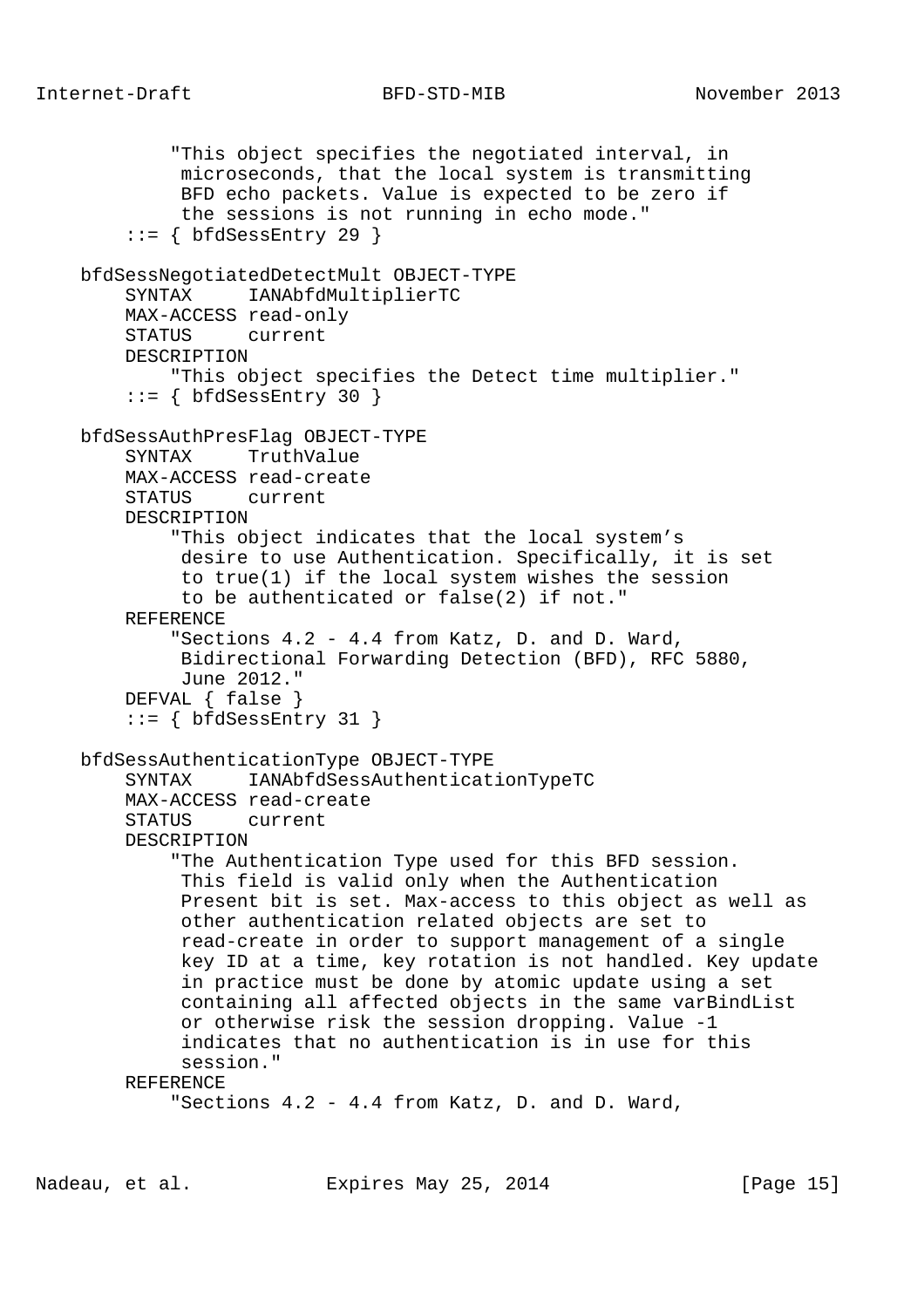```
 Bidirectional Forwarding Detection (BFD), RFC 5880,
          June 2012."
    DEFVAL \{-1\}::= { bfdSessEntry 32 }
 bfdSessAuthenticationKeyID OBJECT-TYPE
     SYNTAX Integer32 (-1 | 0..255)
     MAX-ACCESS read-create
     STATUS current
     DESCRIPTION
         "The authentication key ID in use for this session. This
          object permits multiple keys to be active simultaneously.
          When bfdSessAuthPresFlag is false(2), then the value
          of this object MUST be -1. The value -1 indicates that
          no Authentication Key ID will be present in the optional
          BFD Authentication Section."
     REFERENCE
         "Sections 4.2 - 4.4 from Katz, D. and D. Ward,
          Bidirectional Forwarding Detection (BFD), RFC 5880,
          June 2012."
    DEFVAL \{-1\}::= { bfdSessEntry 33 }
 bfdSessAuthenticationKey OBJECT-TYPE
     SYNTAX IANAbfdSessAuthenticationKeyTC
     MAX-ACCESS read-create
     STATUS current
     DESCRIPTION
         "The authentication key. When the
          bfdSessAuthenticationType is simplePassword(1), the value
          of this object is the password present in the BFD packets.
          When the bfdSessAuthenticationType is one of the keyed
          authentication types, this value is used in the
          computation of the key present in the BFD authentication
          packet."
     REFERENCE
         "Sections 4.2 - 4.4 from Katz, D. and D. Ward,
          Bidirectional Forwarding Detection (BFD), RFC 5880,
          June 2012."
    ::= { bfdSessEntry 34 }
 bfdSessStorageType OBJECT-TYPE
     SYNTAX StorageType
     MAX-ACCESS read-create
     STATUS current
     DESCRIPTION
         "This variable indicates the storage type for this
```
Nadeau, et al. **Expires May 25, 2014** [Page 16]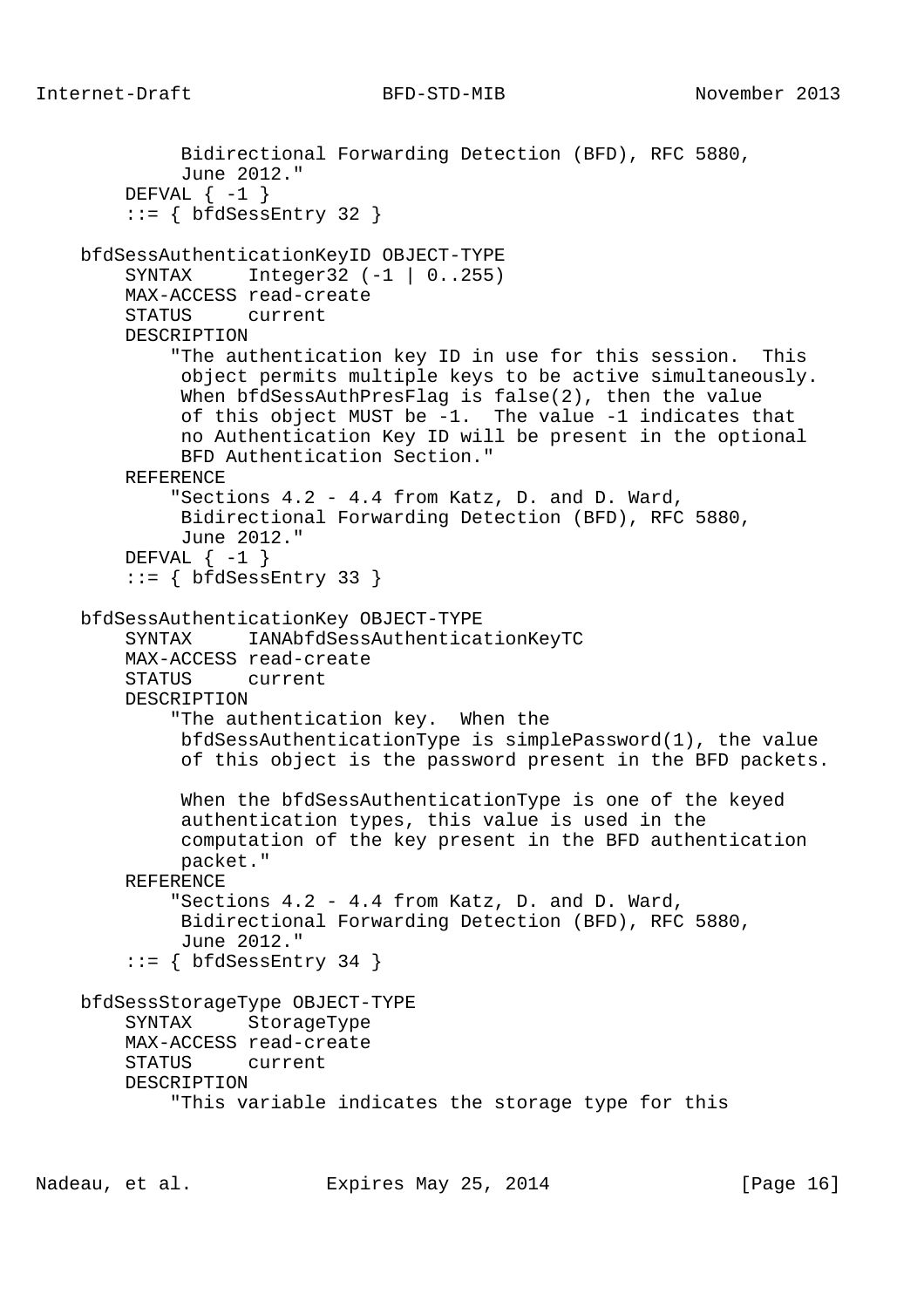```
 object. Conceptual rows having the value
             'permanent' need not allow write-access to any
             columnar objects in the row."
       ::= { bfdSessEntry 35 }
    bfdSessRowStatus OBJECT-TYPE
        SYNTAX RowStatus
        MAX-ACCESS read-create
        STATUS current
        DESCRIPTION
            "This variable is used to create, modify, and/or
             delete a row in this table. When a row in this
             table has a row in the active(1) state, no
             objects in this row can be modified except the
             bfdSessRowStatus and bfdSessStorageType."
       ::= { bfdSessEntry 36 }
   -- BFD Session Performance Table
    bfdSessPerfTable OBJECT-TYPE
        SYNTAX SEQUENCE OF BfdSessPerfEntry
        MAX-ACCESS not-accessible
        STATUS current
        DESCRIPTION
            "This table specifies BFD Session performance counters."
       ::= { bfdObjects 3 }
    bfdSessPerfEntry OBJECT-TYPE
        SYNTAX BfdSessPerfEntry
        MAX-ACCESS not-accessible
        STATUS current
        DESCRIPTION
            "An entry in this table is created by a BFD-enabled node
             for every BFD Session. bfdSessPerfDiscTime is used to
             indicate potential discontinuity for all counter objects
             in this table."
        AUGMENTS { bfdSessEntry }
       ::= \{ bfdSessPerfTable 1 \} BfdSessPerfEntry ::= SEQUENCE {
       bfdSessPerfCtrlPktIn Counter32,
bfdSessPerfCtrlPktOut Counter32,
bfdSessPerfCtrlPktDrop Counter32,
       bfdSessPerfCtrlPktDropLastTime TimeStamp,
       bfdSessPerfEchoPktIn Counter32,
bfdSessPerfEchoPktOut Counter32,
bfdSessPerfEchoPktDrop Counter32,
       bfdSessPerfEchoPktDropLastTime TimeStamp,
```
Nadeau, et al. Expires May 25, 2014 [Page 17]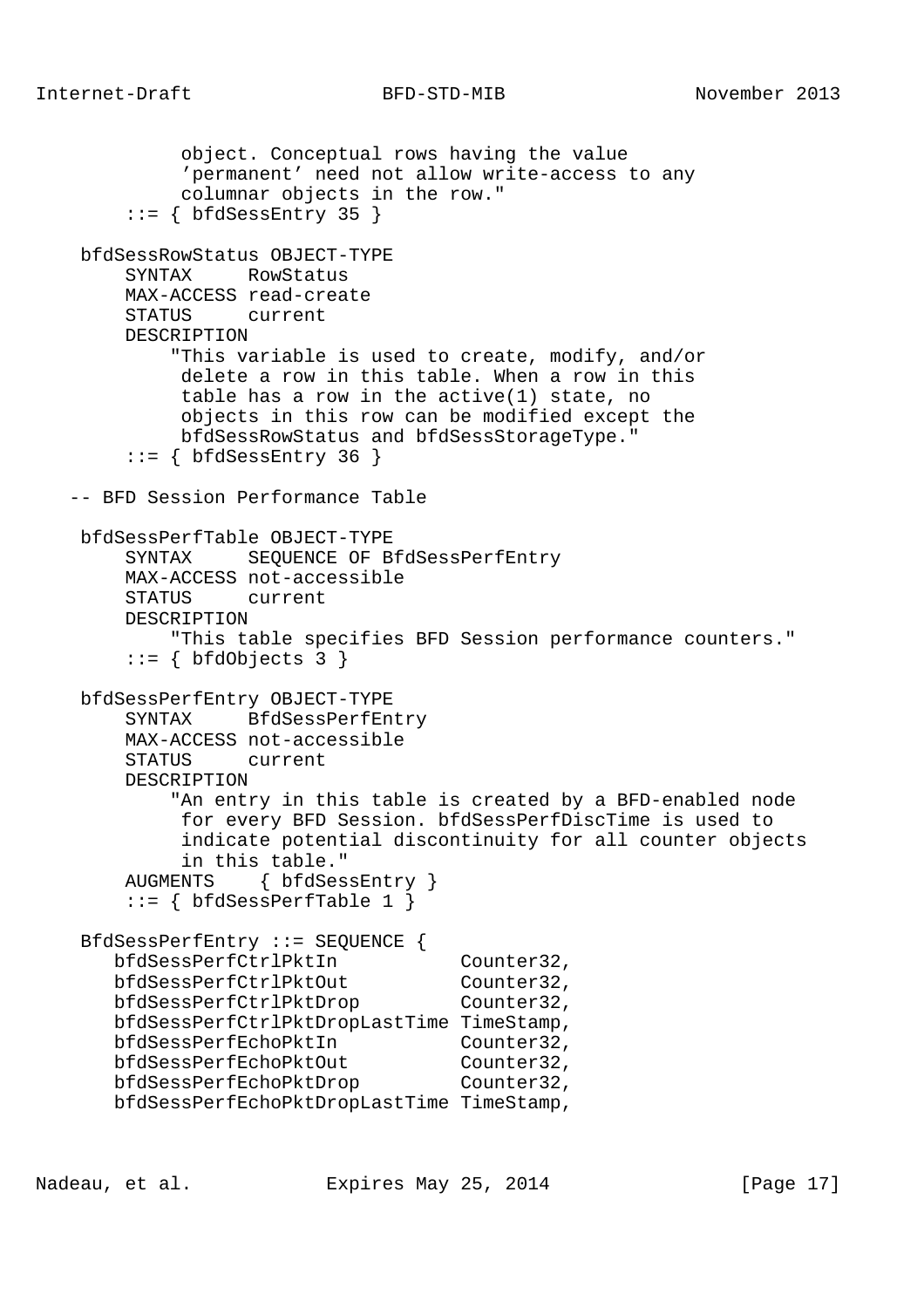bfdSessUpTime TimeStamp, bfdSessPerfLastSessDownTime TimeStamp, bfdSessPerfLastCommLostDiag IANAbfdDiagTC, bfdSessPerfSessUpCount Counter32, bfdSessPerfDiscTime TimeStamp, -- High Capacity Counters bfdSessPerfCtrlPktInHC Counter64, bfdSessPerfCtrlPktOutHC Counter64, bfdSessPerfCtrlPktDropHC Counter64, bfdSessPerfEchoPktInHC Counter64, bfdSessPerfEchoPktOutHC Counter64, bfdSessPerfEchoPktDropHC Counter64 } bfdSessPerfCtrlPktIn OBJECT-TYPE SYNTAX Counter32 MAX-ACCESS read-only STATUS current DESCRIPTION "The total number of BFD control messages received for this BFD session. It MUST be equal to the least significant 32 bits of bfdSessPerfCtrlPktInHC if supported, and MUST do so with the rules spelled out in RFC 2863."  $::= \{ bfdSessPerfEntry 1 \}$  bfdSessPerfCtrlPktOut OBJECT-TYPE SYNTAX Counter32 MAX-ACCESS read-only STATUS current DESCRIPTION "The total number of BFD control messages sent for this BFD session. It MUST be equal to the least significant 32 bits of bfdSessPerfCtrlPktOutHC if supported, and MUST do so with the rules spelled out in RFC 2863." ::= { bfdSessPerfEntry 2 } bfdSessPerfCtrlPktDrop OBJECT-TYPE SYNTAX Counter32 MAX-ACCESS read-only STATUS current DESCRIPTION "The total number of BFD control messages received for this session yet dropped for being invalid.

Nadeau, et al. Expires May 25, 2014 [Page 18]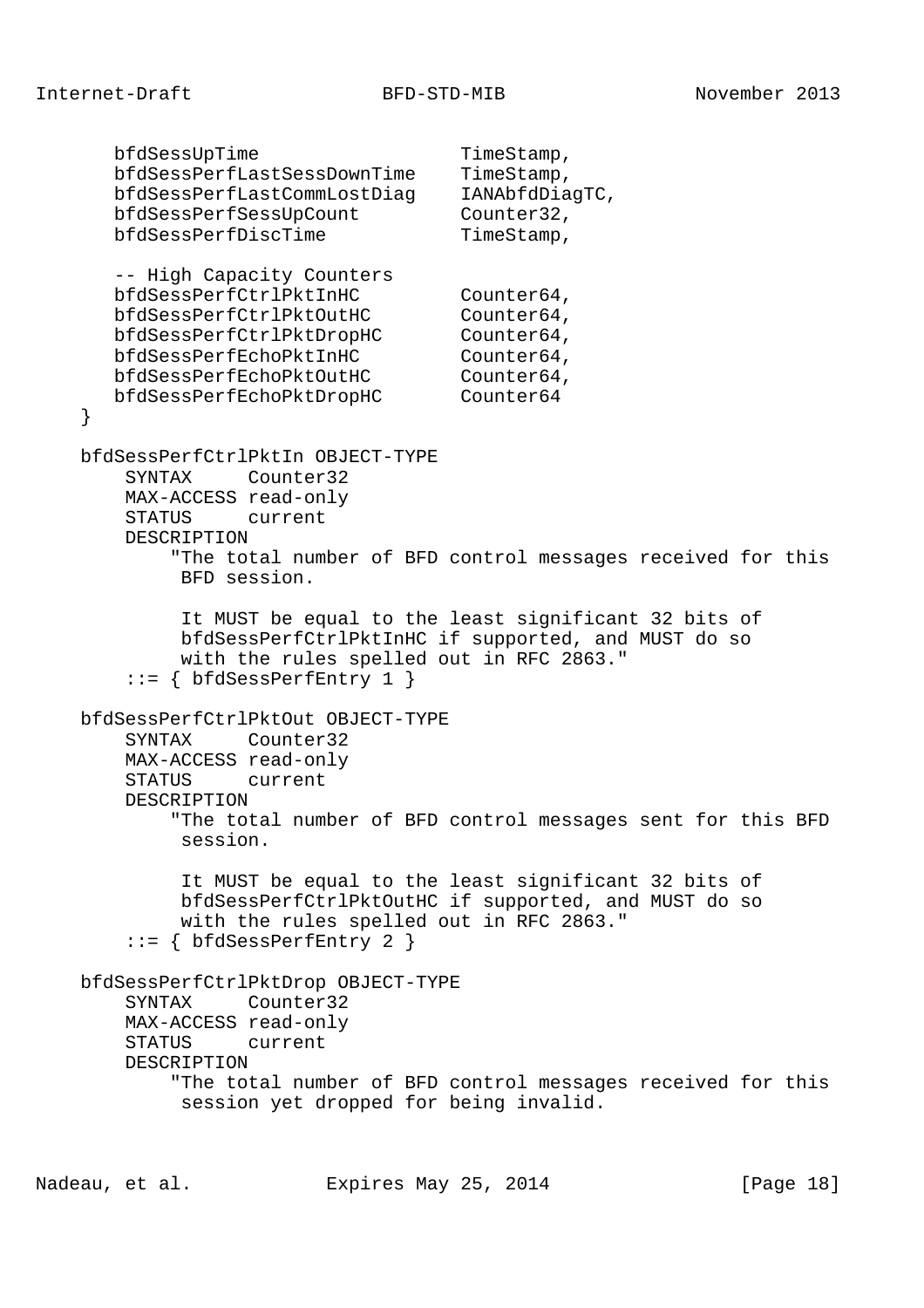It MUST be equal to the least significant 32 bits of bfdSessPerfCtrlPktDropHC if supported, and MUST do so with the rules spelled out in RFC 2863." ::= { bfdSessPerfEntry 3 } bfdSessPerfCtrlPktDropLastTime OBJECT-TYPE SYNTAX TimeStamp MAX-ACCESS read-only STATUS current DESCRIPTION "The value of sysUpTime on the most recent occasion at which received BFD control message for this session was dropped. If no such up event exists, this object contains a zero value." ::= { bfdSessPerfEntry 4 } bfdSessPerfEchoPktIn OBJECT-TYPE SYNTAX Counter32 MAX-ACCESS read-only STATUS current DESCRIPTION "The total number of BFD echo messages received for this BFD session. It MUST be equal to the least significant 32 bits of bfdSessPerfEchoPktInHC if supported, and MUST do so with the rules spelled out in RFC 2863." ::= { bfdSessPerfEntry 5 } bfdSessPerfEchoPktOut OBJECT-TYPE SYNTAX Counter32 MAX-ACCESS read-only STATUS current DESCRIPTION "The total number of BFD echo messages sent for this BFD session. It MUST be equal to the least significant 32 bits of bfdSessPerfEchoPktOutHC if supported, and MUST do so with the rules spelled out in RFC 2863."  $::=$  { bfdSessPerfEntry 6 } bfdSessPerfEchoPktDrop OBJECT-TYPE SYNTAX Counter32 MAX-ACCESS read-only STATUS current DESCRIPTION "The total number of BFD echo messages received for this

Nadeau, et al. Expires May 25, 2014 [Page 19]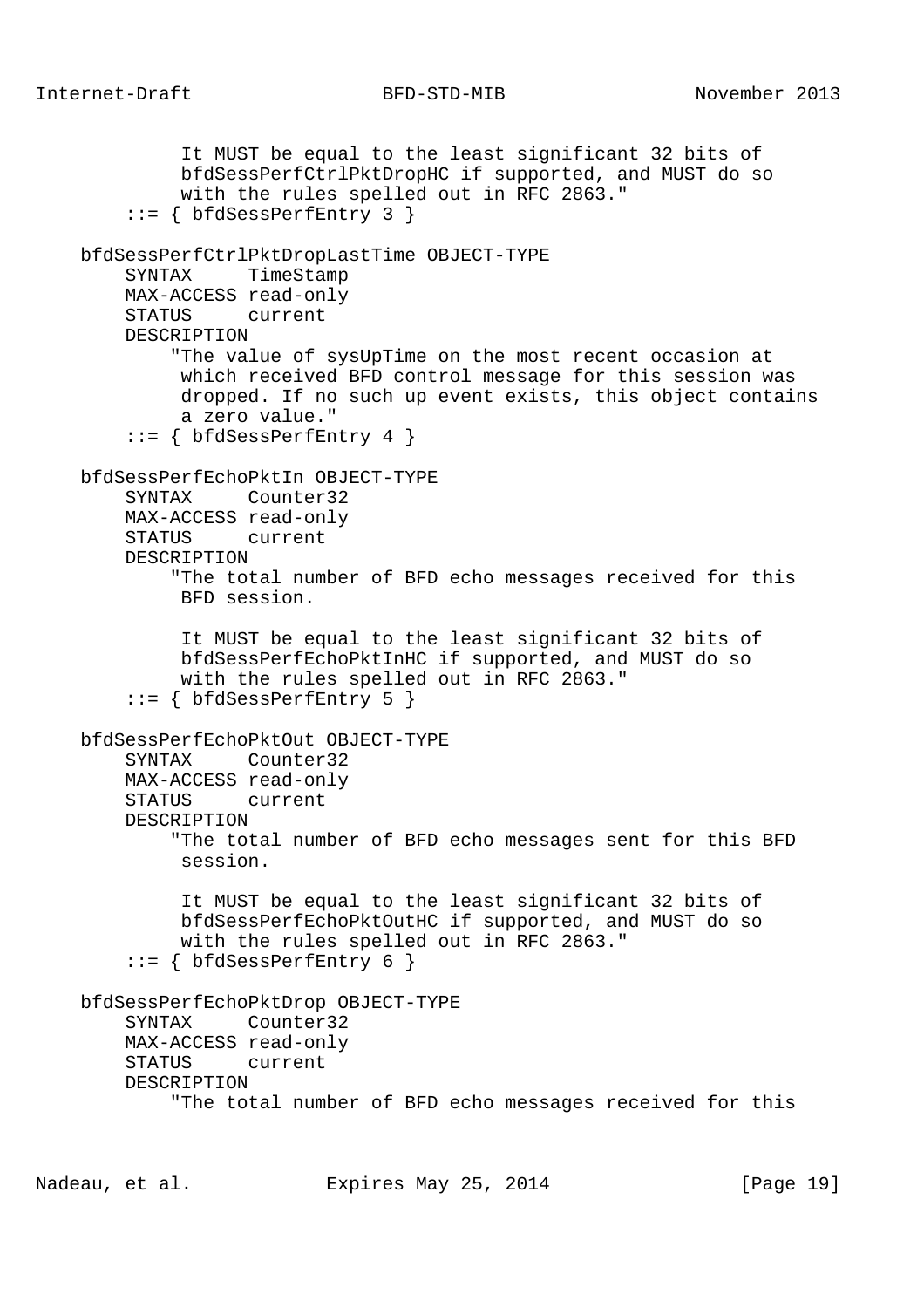session yet dropped for being invalid. It MUST be equal to the least significant 32 bits of bfdSessPerfEchoPktDropHC if supported, and MUST do so with the rules spelled out in RFC 2863."  $::=$  { bfdSessPerfEntry 7 } bfdSessPerfEchoPktDropLastTime OBJECT-TYPE SYNTAX TimeStamp MAX-ACCESS read-only STATUS current DESCRIPTION "The value of sysUpTime on the most recent occasion at which received BFD echo message for this session was dropped. If no such up event exists, this object contains a zero value." ::= { bfdSessPerfEntry 8 } bfdSessUpTime OBJECT-TYPE SYNTAX TimeStamp MAX-ACCESS read-only STATUS current DESCRIPTION "The value of sysUpTime on the most recent occasion at which the session came up. If no such up event exists this object contains a zero value."  $::= \{ bfdSessPerfEntry 9 \}$  bfdSessPerfLastSessDownTime OBJECT-TYPE SYNTAX TimeStamp MAX-ACCESS read-only STATUS current DESCRIPTION "The value of sysUpTime on the most recent occasion at which the last time communication was lost with the neighbor. If no such down event exist this object contains a zero value."  $::=$  { bfdSessPerfEntry 10 } bfdSessPerfLastCommLostDiag OBJECT-TYPE SYNTAX IANAbfdDiagTC MAX-ACCESS read-only STATUS current DESCRIPTION "The BFD diag code for the last time communication was lost with the neighbor. If no such down event exists this object contains a zero value."  $::=$  { bfdSessPerfEntry 11 }

Nadeau, et al. Expires May 25, 2014 [Page 20]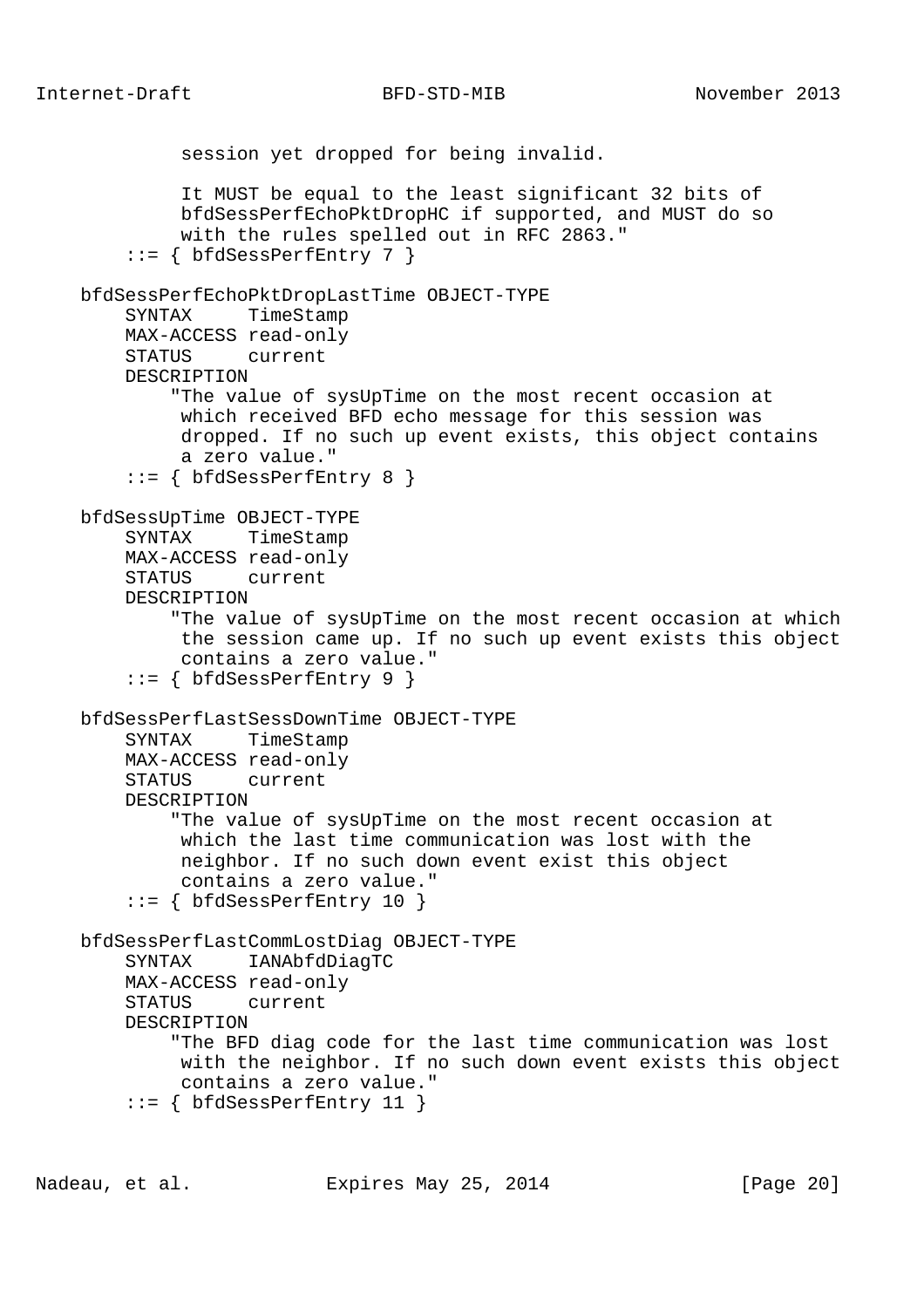bfdSessPerfSessUpCount OBJECT-TYPE SYNTAX Counter32 MAX-ACCESS read-only STATUS current DESCRIPTION "The number of times this session has gone into the Up state since the system last rebooted." ::= { bfdSessPerfEntry 12 } bfdSessPerfDiscTime OBJECT-TYPE SYNTAX TimeStamp MAX-ACCESS read-only STATUS current DESCRIPTION "The value of sysUpTime on the most recent occasion at which any one or more of the session counters suffered a discontinuity. The relevant counters are the specific instances associated with this BFD session of any Counter32 object contained in the BfdSessPerfTable. If no such discontinuities have occurred since the last re-initialization of the local management subsystem, then this object contains a zero value." ::= { bfdSessPerfEntry 13 } bfdSessPerfCtrlPktInHC OBJECT-TYPE SYNTAX Counter64 MAX-ACCESS read-only STATUS current DESCRIPTION "This value represents the total number of BFD control messages received for this BFD session. The least significant 32 bits MUST equal to bfdSessPerfCtrlPktIn, and MUST do so with the rules spelled out in RFC 2863."  $::=$  { bfdSessPerfEntry 14 } bfdSessPerfCtrlPktOutHC OBJECT-TYPE SYNTAX Counter64 MAX-ACCESS read-only STATUS current DESCRIPTION "This value represents the total number of BFD control messages transmitted for this BFD session. The least significant 32 bits MUST equal to

Nadeau, et al. Expires May 25, 2014 [Page 21]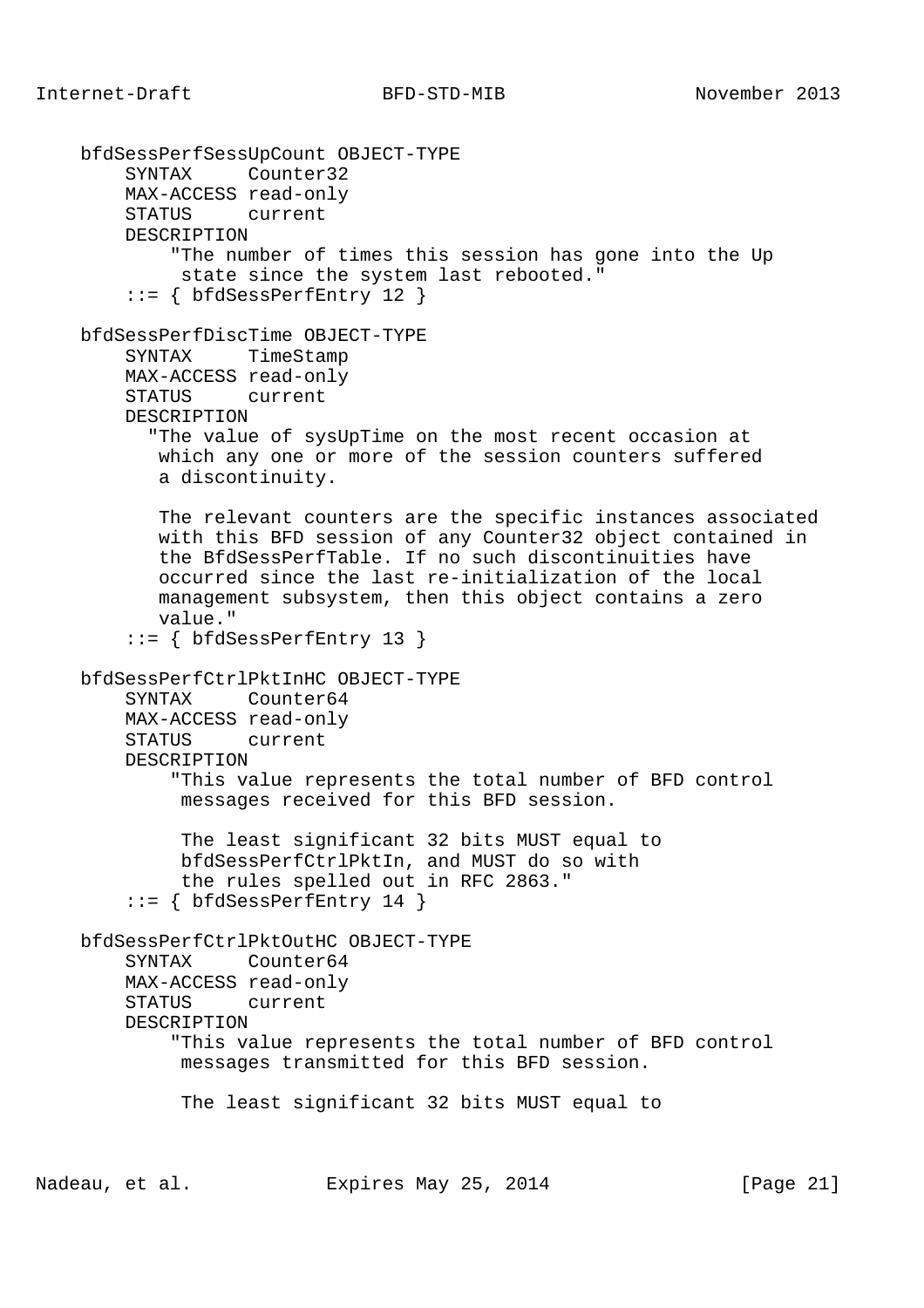bfdSessPerfCtrlPktOut, and MUST do so with the rules spelled out in RFC 2863." ::= { bfdSessPerfEntry 15 } bfdSessPerfCtrlPktDropHC OBJECT-TYPE SYNTAX Counter64 MAX-ACCESS read-only STATUS current DESCRIPTION "This value represents the total number of BFD control messages received for this BFD session yet dropped for being invalid. The least significant 32 bits MUST equal to bfdSessPerfCtrlPktDrop, and MUST do so with the rules spelled out in RFC 2863." ::= { bfdSessPerfEntry 16 } bfdSessPerfEchoPktInHC OBJECT-TYPE SYNTAX Counter64 MAX-ACCESS read-only STATUS current DESCRIPTION "This value represents the total number of BFD echo messages received for this BFD session. The least significant 32 bits MUST equal to bfdSessPerfEchoPktIn, and MUST do so with the rules spelled out in RFC 2863." ::= { bfdSessPerfEntry 17 } bfdSessPerfEchoPktOutHC OBJECT-TYPE SYNTAX Counter64 MAX-ACCESS read-only STATUS current DESCRIPTION "This value represents the total number of BFD echo messages transmitted for this BFD session. The least significant 32 bits MUST equal to bfdSessPerfEchoPktOut, and MUST do so with the rules spelled out in RFC 2863."  $::=$  { bfdSessPerfEntry 18 } bfdSessPerfEchoPktDropHC OBJECT-TYPE SYNTAX Counter64 MAX-ACCESS read-only STATUS current

Nadeau, et al. Expires May 25, 2014 [Page 22]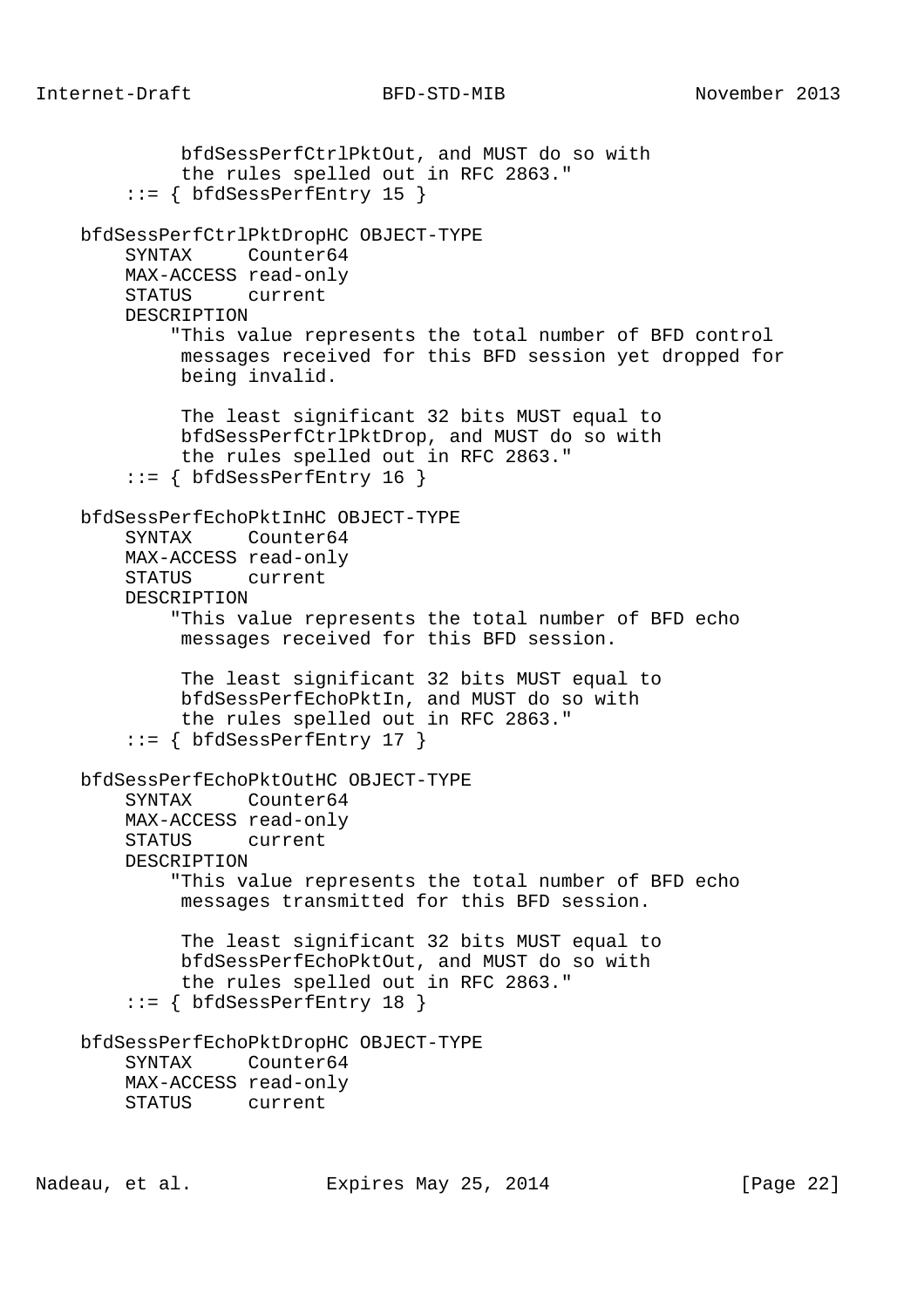```
 DESCRIPTION
             "This value represents the total number of BFD echo
             messages received for this BFD session yet dropped
             for being invalid.
             The least significant 32 bits MUST equal to
             bfdSessPerfEchoPktDrop, and MUST do so with
             the rules spelled out in RFC 2863."
         ::= { bfdSessPerfEntry 19 }
   -- BFD Session Discriminator Mapping Table
    bfdSessDiscMapTable OBJECT-TYPE
        SYNTAX SEQUENCE OF BfdSessDiscMapEntry
        MAX-ACCESS not-accessible
        STATUS current
        DESCRIPTION
             "The BFD Session Discriminator Mapping Table maps a
             local discriminator value to associated BFD session's
             IANAbfdSessIndexTC used in the bfdSessionTable."
         ::= \{ \text{ bfdObjects } 4 \} bfdSessDiscMapEntry OBJECT-TYPE
        SYNTAX BfdSessDiscMapEntry
        MAX-ACCESS not-accessible
        STATUS current
        DESCRIPTION
             "The BFD Session Discriminator Map Entry describes
             BFD session that is mapped to this IANAbfdSessIndexTC."
        INDEX { bfdSessDiscriminator }
         ::= { bfdSessDiscMapTable 1 }
    BfdSessDiscMapEntry ::= SEQUENCE {
        bfdSessDiscMapIndex IANAbfdSessIndexTC,
bfdSessDiscMapStorageType StorageType,
 bfdSessDiscMapRowStatus RowStatus
    }
    bfdSessDiscMapIndex OBJECT-TYPE
        SYNTAX IANAbfdSessIndexTC
        MAX-ACCESS read-only
        STATUS current
        DESCRIPTION
             "This object specifies the IANAbfdSessIndexTC referred
             to by the indices of this row. In essence, a mapping is
             provided between these indexes and the BfdSessTable."
         ::= { bfdSessDiscMapEntry 1 }
```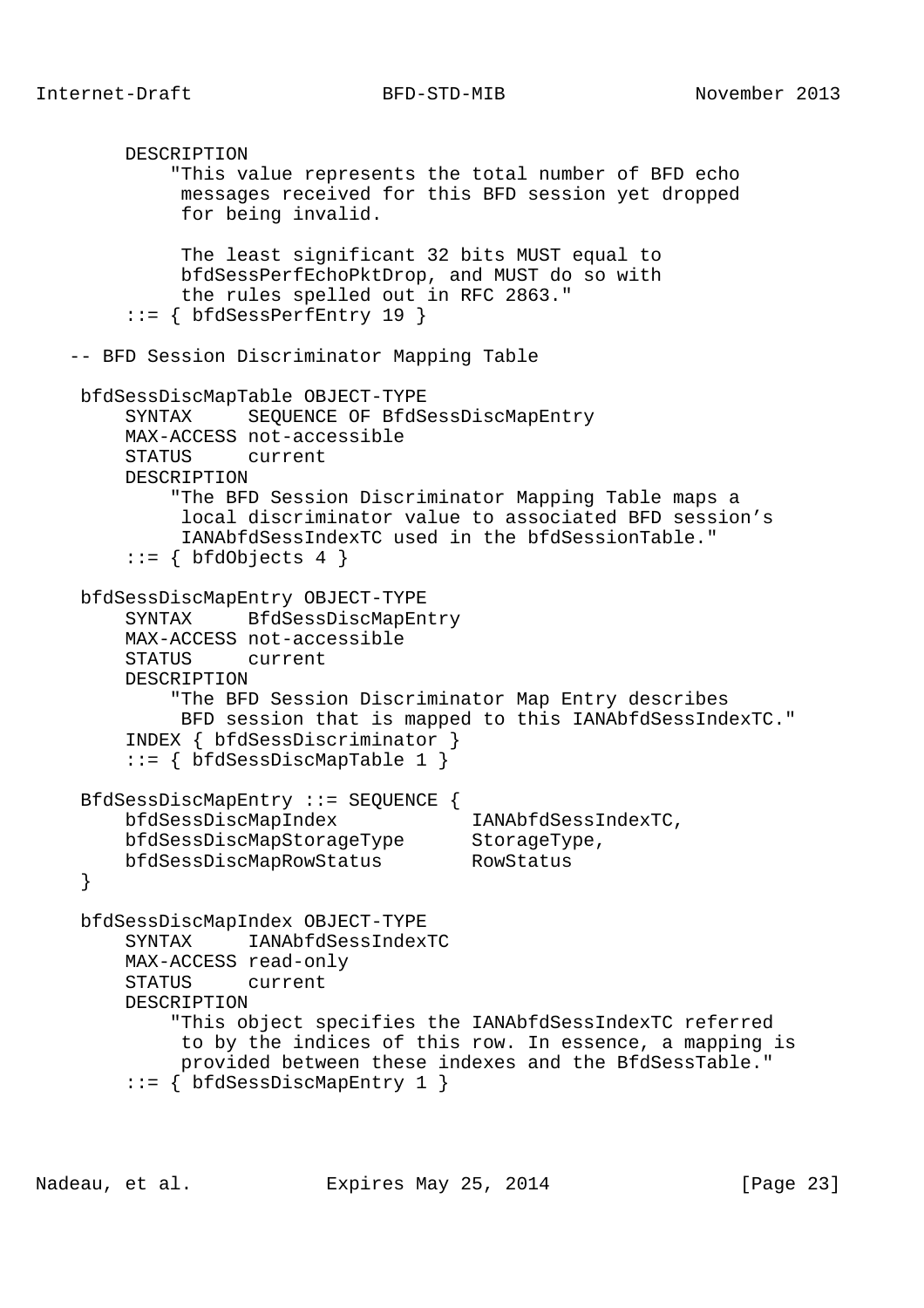```
 bfdSessDiscMapStorageType OBJECT-TYPE
      SYNTAX StorageType
      MAX-ACCESS read-create
      STATUS current
      DESCRIPTION
          "This variable indicates the storage type for this
           object. Conceptual rows having the value
           'permanent' need not allow write-access to any
           columnar objects in the row."
      ::= { bfdSessDiscMapEntry 2 }
 bfdSessDiscMapRowStatus OBJECT-TYPE
      SYNTAX RowStatus
      MAX-ACCESS read-create
      STATUS current
      DESCRIPTION
          "This variable is used to create, modify, and/or
           delete a row in this table. When a row in this
           table has a row in the active(1) state, no
           objects in this row can be modified except the
           bfdSessDiscMapRowStatus and bfdSessDiscMapStorageType."
      ::= { bfdSessDiscMapEntry 3 }
 -- BFD Session IP Mapping Table
 bfdSessIpMapTable OBJECT-TYPE
      SYNTAX SEQUENCE OF BfdSessIpMapEntry
      MAX-ACCESS not-accessible
      STATUS current
      DESCRIPTION
          "The BFD Session IP Mapping Table maps given
           bfdSessInterface, bfdSessSrcAddrType, bfdSessSrcAddr,
           bfdSessDstAddrType and bfdSessDstAddr
           to an associated BFD session's IANAbfdSessIndexTC
           used in the bfdSessionTable."
     ::= { bfdObjects 5 }
 bfdSessIpMapEntry OBJECT-TYPE
      SYNTAX BfdSessIpMapEntry
      MAX-ACCESS not-accessible
      STATUS current
      DESCRIPTION
         "The BFD Session IP Map Entry describes
          BFD session that is mapped to this IANAbfdSessIndexTC."
      INDEX {
         bfdSessInterface,
         bfdSessSrcAddrType,
         bfdSessSrcAddr,
```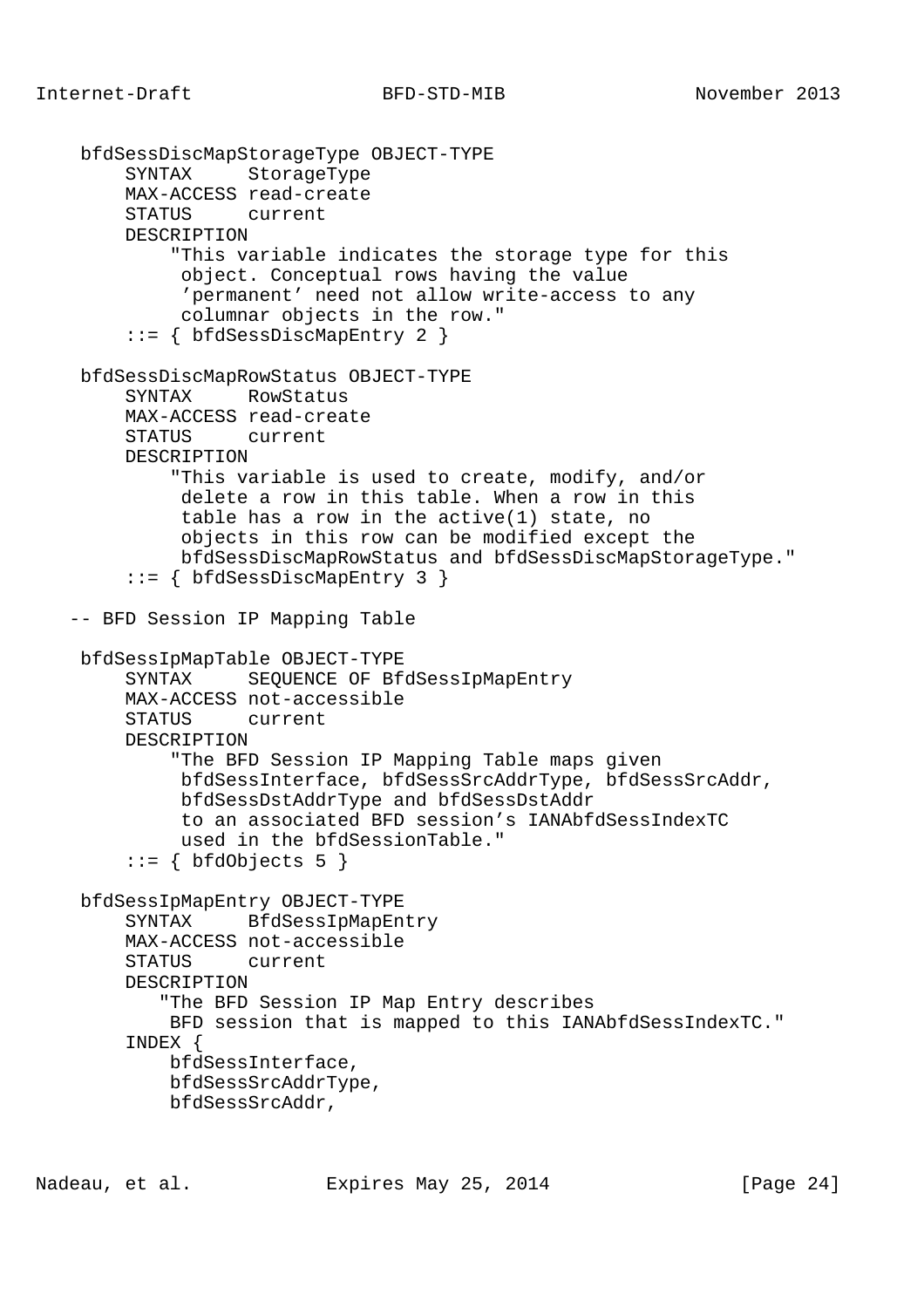```
 bfdSessDstAddrType,
            bfdSessDstAddr
        }
       ::= { bfdSessIpMapTable 1 }
    BfdSessIpMapEntry ::= SEQUENCE {
        bfdSessIpMapIndex IANAbfdSessIndexTC,
 bfdSessIpMapStorageType StorageType,
 bfdSessIpMapRowStatus RowStatus
     }
    bfdSessIpMapIndex OBJECT-TYPE
        SYNTAX IANAbfdSessIndexTC
        MAX-ACCESS read-only
        STATUS current
        DESCRIPTION
             "This object specifies the IANAbfdSessIndexTC referred
             to by the indexes of this row. In essence, a mapping is
             provided between these indexes and the BfdSessTable."
        ::= { bfdSessIpMapEntry 1 }
    bfdSessIpMapStorageType OBJECT-TYPE
        SYNTAX StorageType
        MAX-ACCESS read-create
        STATUS current
        DESCRIPTION
            "This variable indicates the storage type for this
             object. Conceptual rows having the value
             'permanent' need not allow write-access to any
             columnar objects in the row."
        ::= { bfdSessIpMapEntry 2 }
    bfdSessIpMapRowStatus OBJECT-TYPE
        SYNTAX RowStatus
        MAX-ACCESS read-create
        STATUS current
        DESCRIPTION
            "This variable is used to create, modify, and/or
             delete a row in this table. When a row in this
             table has a row in the active(1) state, no
             objects in this row can be modified except the
             bfdSessIpMapRowStatus and bfdSessIpMapStorageType."
       ::= \{ bfdSessIpMapEntry 3 \} -- Notification Configuration
    bfdSessUp NOTIFICATION-TYPE
        OBJECTS {
```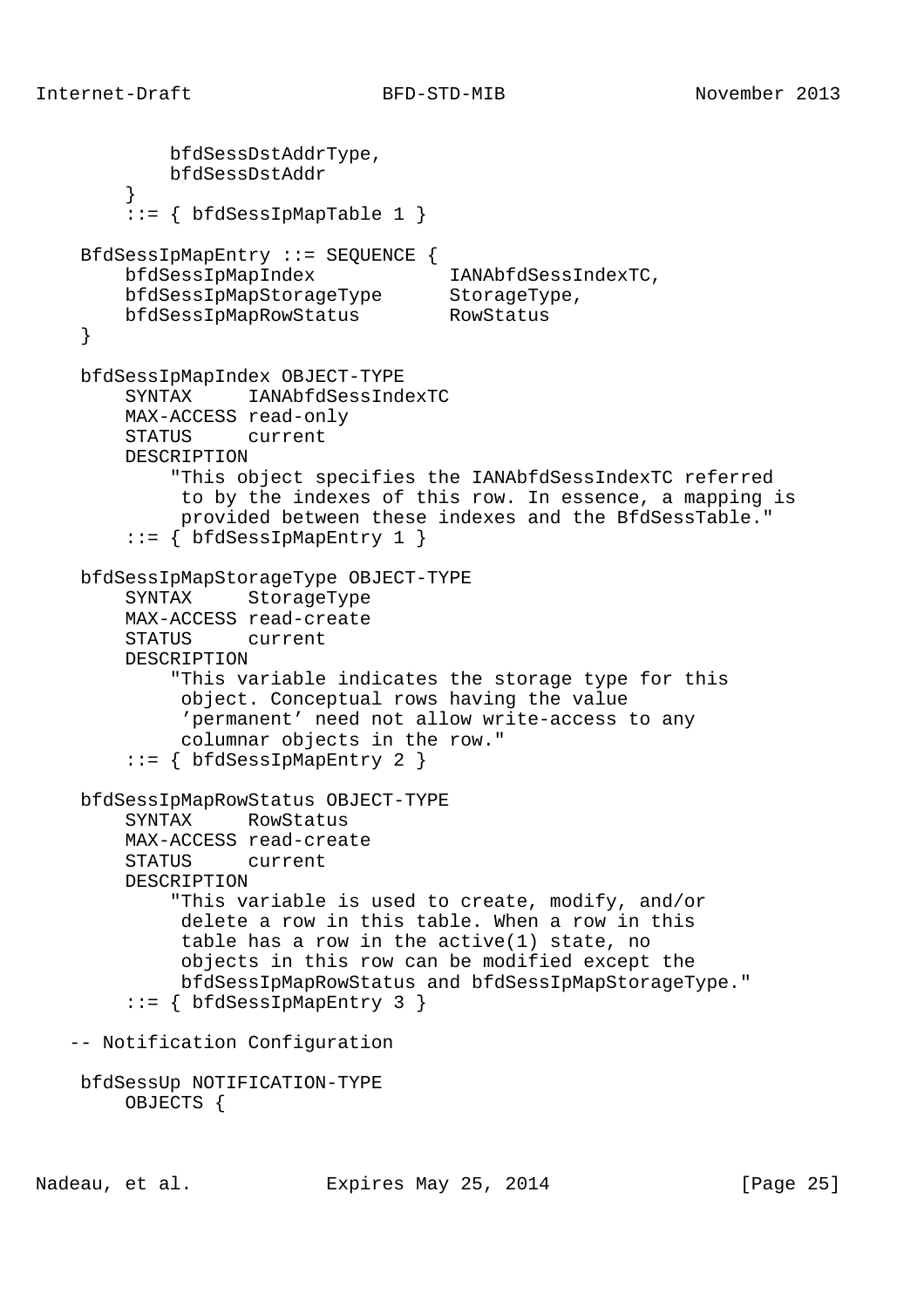bfdSessDiag, -- low range value bfdSessDiag -- high range value } STATUS current DESCRIPTION "This notification is generated when the bfdSessState object for one or more contiguous entries in bfdSessTable are about to enter the up(4) state from some other state. The included values of bfdSessDiag MUST both be set equal to this new state  $(i.e: up(4))$ . The two instances of bfdSessDiag in this notification indicate the range of indexes that are affected. Note that all the indexes of the two ends of the range can be derived from the instance identifiers of these two objects. For the cases where a contiguous range of sessions have transitioned into the up(4) state at roughly the same time, the device SHOULD issue a single notification for each range of contiguous indexes in an effort to minimize the emission of a large number of notifications. If a notification has to be issued for just a single bfdSessEntry, then the instance identifier (and values) of the two bfdSessDiag objects MUST be the identical." ::= { bfdNotifications 1 } bfdSessDown NOTIFICATION-TYPE OBJECTS { bfdSessDiag, -- low range value bfdSessDiag -- high range value } STATUS current DESCRIPTION "This notification is generated when the bfdSessState object for one or more contiguous entries in bfdSessTable are about to enter the down(2) or adminDown(1) states from some other state. The included values of bfdSessDiag MUST both be set equal to this new state (i.e: down(2) or adminDown(1)). The two instances of bfdSessDiag in this notification indicate the range of indexes that are affected. Note that all the indexes of the two ends of the range can be derived from the instance identifiers of these two objects. For cases where a contiguous range of sessions have transitioned into the down(2) or adminDown(1) states at roughly the same time, the device SHOULD issue a single notification for each range of contiguous indexes in an effort to minimize the emission of a large number

Nadeau, et al. Expires May 25, 2014 [Page 26]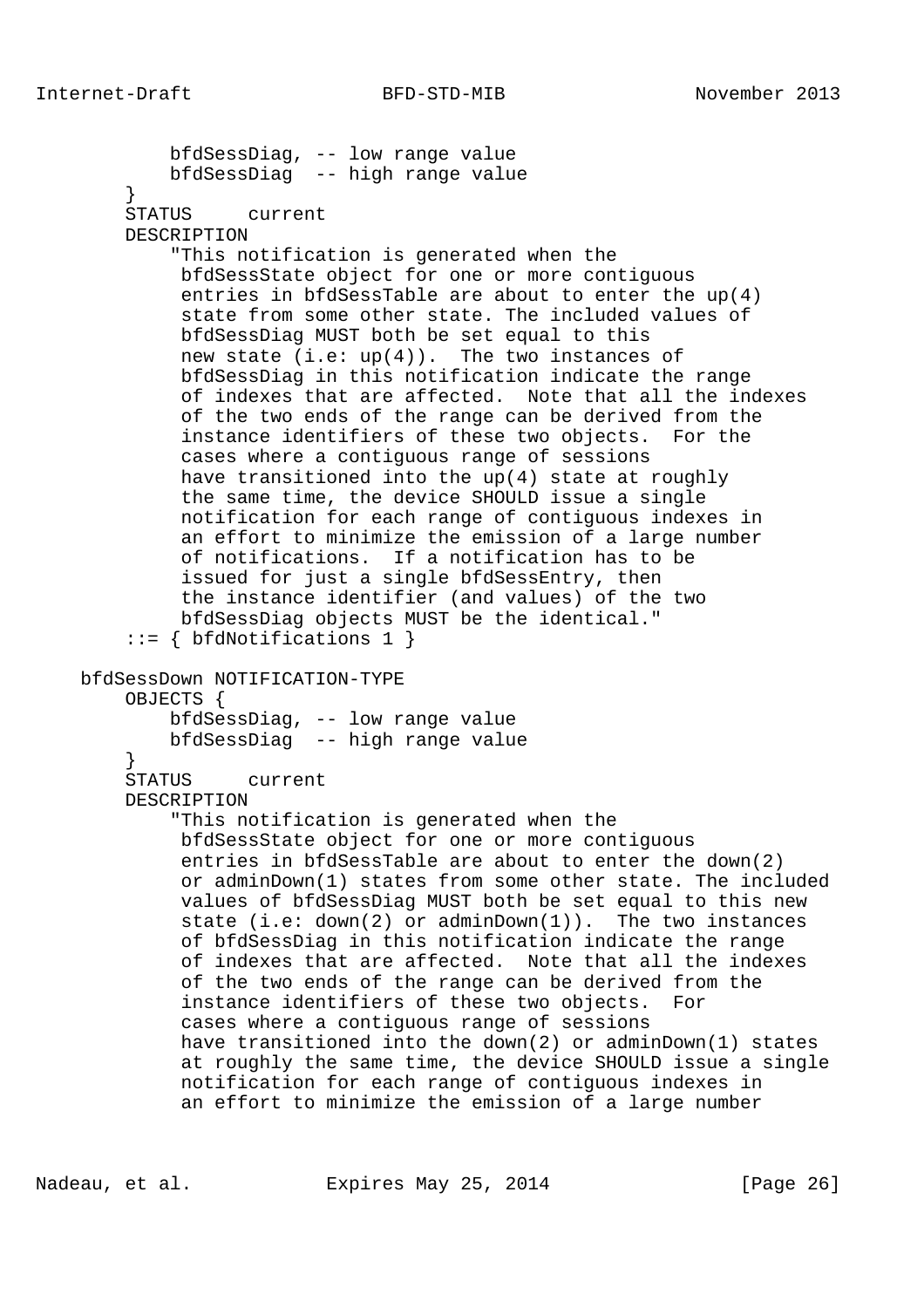of notifications. If a notification has to be issued for just a single bfdSessEntry, then the instance identifier (and values) of the two bfdSessDiag objects MUST be the identical." ::= { bfdNotifications 2 } -- Module compliance. bfdGroups OBJECT IDENTIFIER ::= { bfdConformance 1 } bfdCompliances OBJECT IDENTIFIER ::= { bfdConformance 2 } -- Compliance requirement for fully compliant implementations. bfdModuleFullCompliance MODULE-COMPLIANCE STATUS current DESCRIPTION "Compliance statement for agents that provide full support for the BFD-MIB module. Such devices can then be monitored and also be configured using this MIB module." MODULE -- This module. MANDATORY-GROUPS { bfdSessionGroup, bfdSessionReadOnlyGroup, bfdSessionPerfGroup, bfdNotificationGroup } GROUP bfdSessionPerfHCGroup DESCRIPTION "This group is mandatory for all systems that are able to support the Counter64 date type." OBJECT bfdSessSrcAddrType SYNTAX InetAddressType { unknown(0), ipv4(1),  $ipv6(2)$ ,  $ipv6z(4)$  } DESCRIPTION "Only unknown(0), ipv4(1), ipv6(2) and ipv6z(4) support are required." OBJECT bfdSessSrcAddr SYNTAX InetAddress (SIZE (0|4|16|20)) DESCRIPTION "An implementation is only required to support  $unknown(0)$ ,  $ipv4(1)$ ,  $ipv6(2)$  and  $ipv6z(4)$  sizes."

Nadeau, et al. Expires May 25, 2014 [Page 27]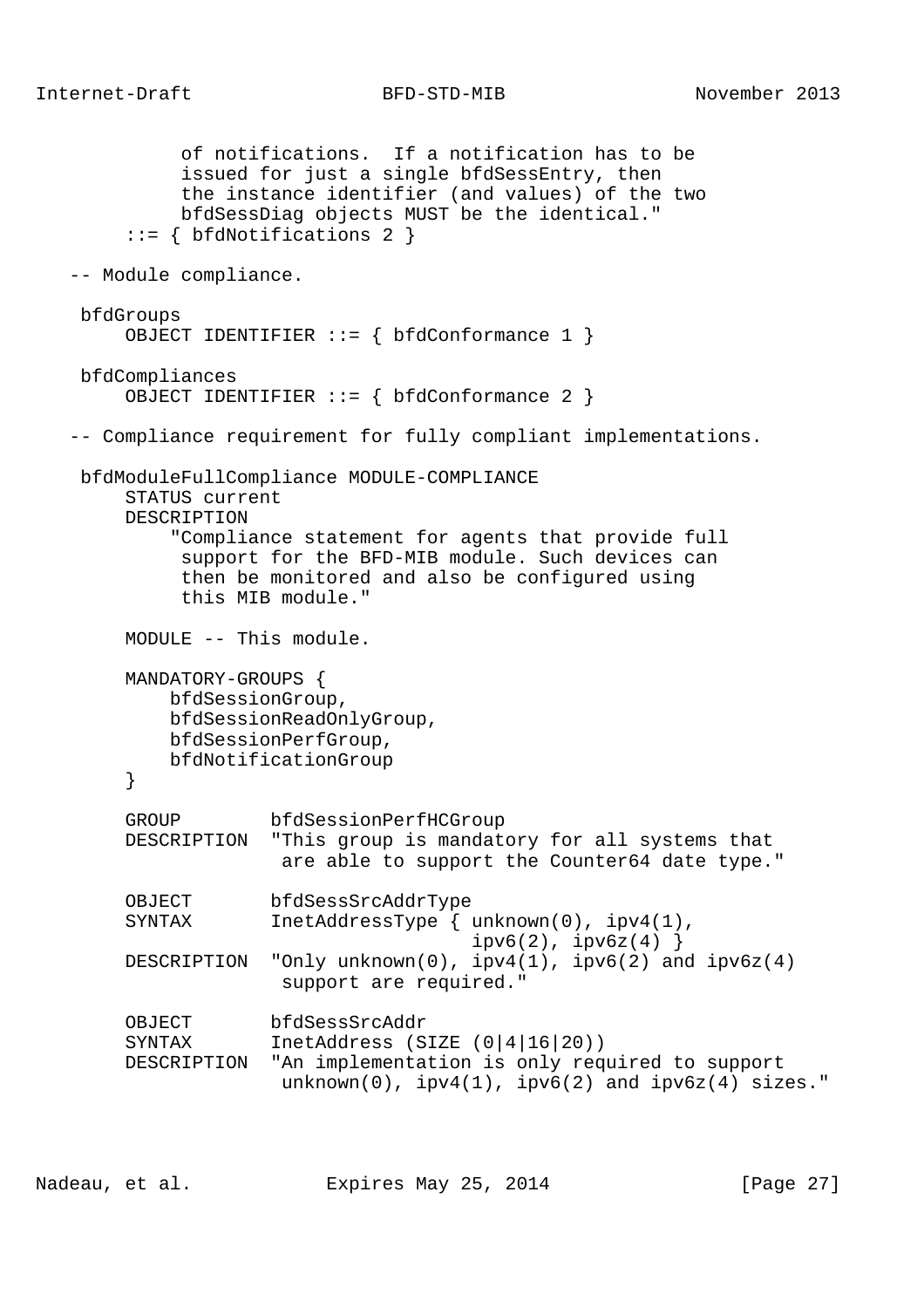OBJECT bfdSessDstAddrType SYNTAX InetAddressType { unknown(0), ipv4(1),  $ipv6(2)$ ,  $ipv6z(4)$  } DESCRIPTION "Only unknown(0),  $ipv4(1)$ ,  $ipv6(2)$  and  $ipv6z(4)$  support are required." OBJECT bfdSessDstAddr SYNTAX InetAddress (SIZE (0|4|16|20)) DESCRIPTION "An implementation is only required to support  $unknown(0)$ ,  $ipv4(1)$ ,  $ipv6(2)$  and  $ipv6z(4)$  sizes." OBJECT bfdSessRowStatus SYNTAX RowStatus {  $active(1)$ ,  $notInService(2)$  } WRITE-SYNTAX RowStatus { active(1), notInService(2), createAndGo(4), destroy(6)  $\}$  DESCRIPTION "Support for createAndWait and notReady is not required." OBJECT bfdSessDiscMapRowStatus SYNTAX RowStatus {  $active(1)$ ,  $notInService(2)$  } WRITE-SYNTAX RowStatus  $\{$  active(1), notInService(2),  $createAndGo(4)$ ,  $destroy(6)$  } DESCRIPTION "Support for createAndWait and notReady is not required." OBJECT bfdSessIpMapRowStatus SYNTAX RowStatus  $\begin{bmatrix} 0 & 0 \\ 0 & 0 \end{bmatrix}$  active(1), notInService(2) } WRITE-SYNTAX RowStatus  $\{$  active(1), notInService(2), createAndGo(4), destroy(6) } DESCRIPTION "Support for createAndWait and notReady is not required."  $::= \{ bfdCompliances 1 \}$  bfdModuleReadOnlyCompliance MODULE-COMPLIANCE STATUS current DESCRIPTION "Compliance requirement for implementations that only provide read-only support for BFD-MIB. Such devices can then be monitored but cannot be configured using this MIB module." MODULE -- This module. MANDATORY-GROUPS { bfdSessionGroup, bfdSessionReadOnlyGroup, bfdSessionPerfGroup,

Nadeau, et al. Expires May 25, 2014 [Page 28]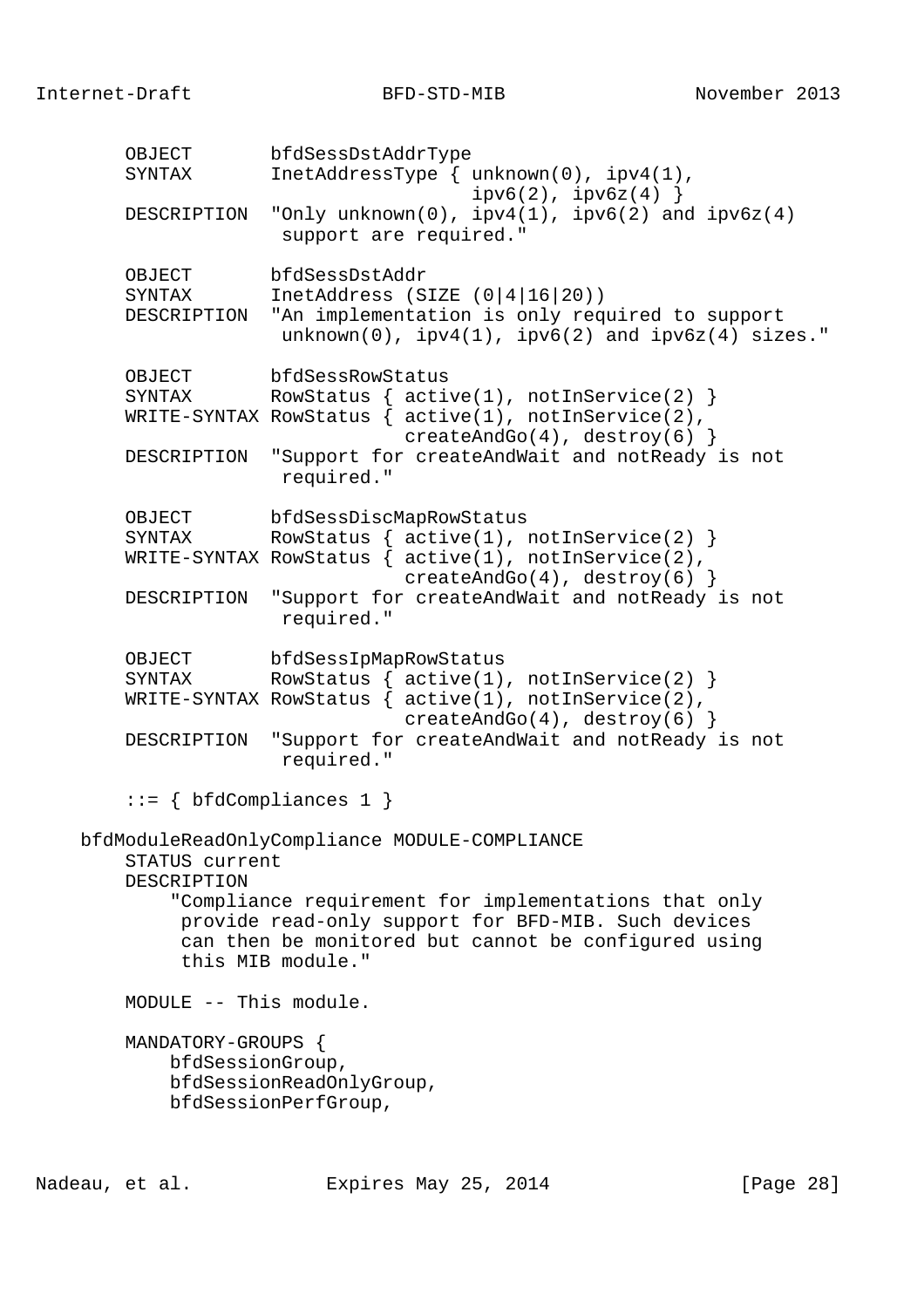bfdNotificationGroup } GROUP bfdSessionPerfHCGroup DESCRIPTION "This group is mandatory for all systems that are able to support the Counter64 date type." OBJECT bfdSessVersionNumber MIN-ACCESS read-only DESCRIPTION "Write access is not required." OBJECT bfdSessType MIN-ACCESS read-only DESCRIPTION "Write access is not required." OBJECT bfdSessDiscriminator MIN-ACCESS read-only DESCRIPTION "Write access is not required." OBJECT bfdSessDestinationUdpPort MIN-ACCESS read-only DESCRIPTION "Write access is not required." OBJECT bfdSessSourceUdpPort MIN-ACCESS read-only DESCRIPTION "Write access is not required." OBJECT bfdSessEchoSourceUdpPort MIN-ACCESS read-only DESCRIPTION "Write access is not required." OBJECT bfdSessAdminStatus MIN-ACCESS read-only DESCRIPTION "Write access is not required." OBJECT bfdSessOperMode MIN-ACCESS read-only DESCRIPTION "Write access is not required." OBJECT bfdSessDemandModeDesiredFlag MIN-ACCESS read-only DESCRIPTION "Write access is not required." OBJECT bfdSessControlPlaneIndepFlag MIN-ACCESS read-only DESCRIPTION "Write access is not required." OBJECT bfdSessMultipointFlag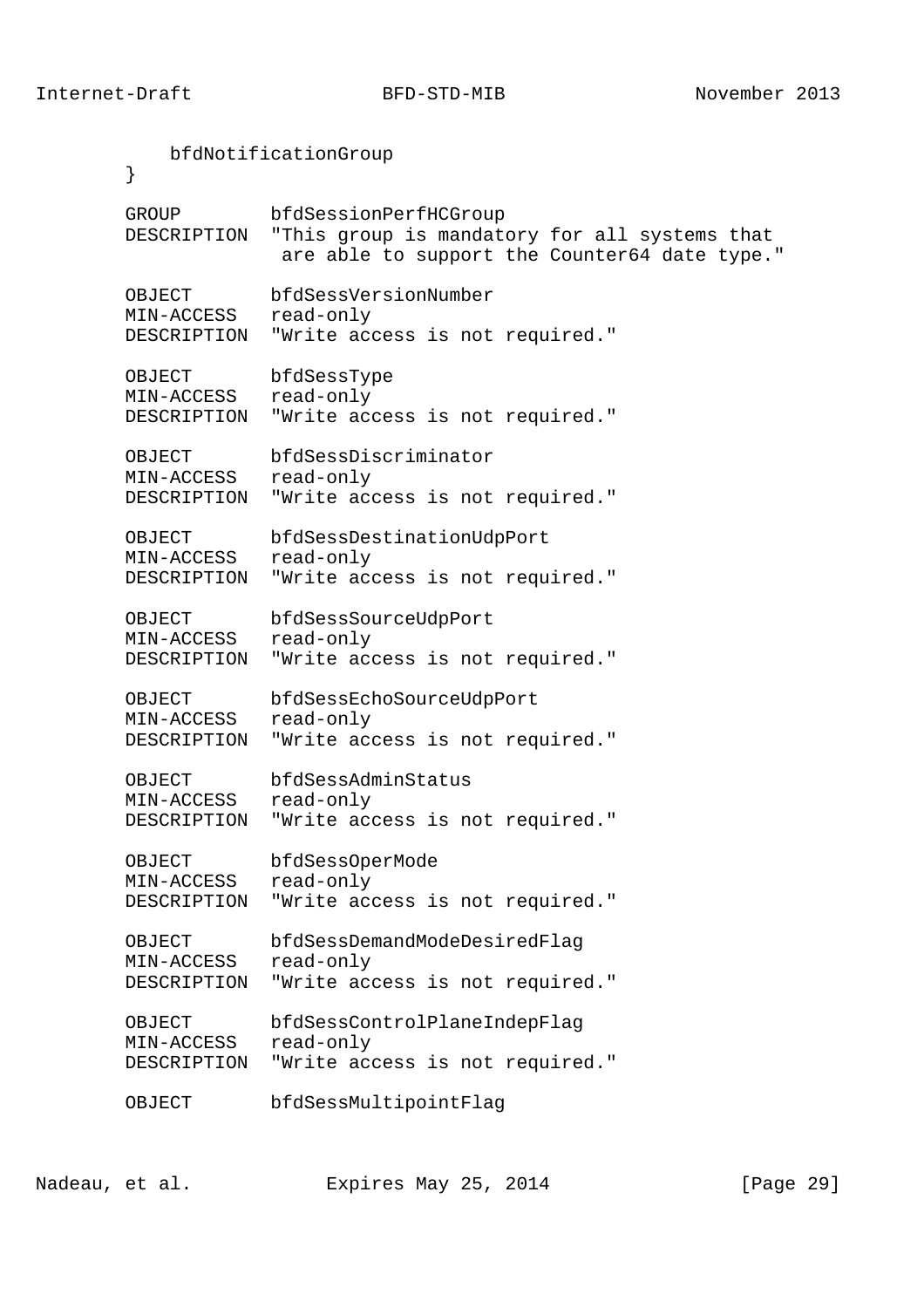Internet-Draft BFD-STD-MIB November 2013

 MIN-ACCESS read-only DESCRIPTION "Write access is not required." OBJECT bfdSessInterface MIN-ACCESS read-only DESCRIPTION "Write access is not required." OBJECT bfdSessSrcAddrType SYNTAX InetAddressType  $\{$  unknown(0),  $ipv4(1)$ ,  $ipv6(2)$ ,  $ipv6z(4)$  } MIN-ACCESS read-only DESCRIPTION "Only unknown(0), ipv4(1), ipv6(2) and ipv6z(4) support are required." OBJECT bfdSessSrcAddr SYNTAX InetAddress (SIZE (0|4|16|20)) MIN-ACCESS read-only DESCRIPTION "An implementation is only required to support  $unknown(0)$ ,  $ipv4(1)$ ,  $ipv6(2)$  and  $ipv6z(4)$  sizes." OBJECT bfdSessDstAddrType SYNTAX InetAddressType { unknown(0), ipv4(1),  $ipv6(2)$ ,  $ipv6z(4)$  } MIN-ACCESS read-only DESCRIPTION "Only unknown(0),  $ipv4(1)$ ,  $ipv6(2)$  and  $ipv6z(4)$  support are required." OBJECT bfdSessDstAddr<br>SYNTAX InetAddress (S) InetAddress (SIZE  $(0|4|16|20)$ ) MIN-ACCESS read-only DESCRIPTION "An implementation is only required to support  $unknown(0)$ ,  $ipv4(1)$ ,  $ipv6(2)$  and  $ipv6z(4)$  sizes." OBJECT bfdSessGTSM MIN-ACCESS read-only DESCRIPTION "Write access is not required." OBJECT bfdSessGTSMTTL MIN-ACCESS read-only DESCRIPTION "Write access is not required." OBJECT bfdSessDesiredMinTxInterval MIN-ACCESS read-only DESCRIPTION "Write access is not required." OBJECT bfdSessReqMinRxInterval MIN-ACCESS read-only DESCRIPTION "Write access is not required."

Nadeau, et al. Expires May 25, 2014 [Page 30]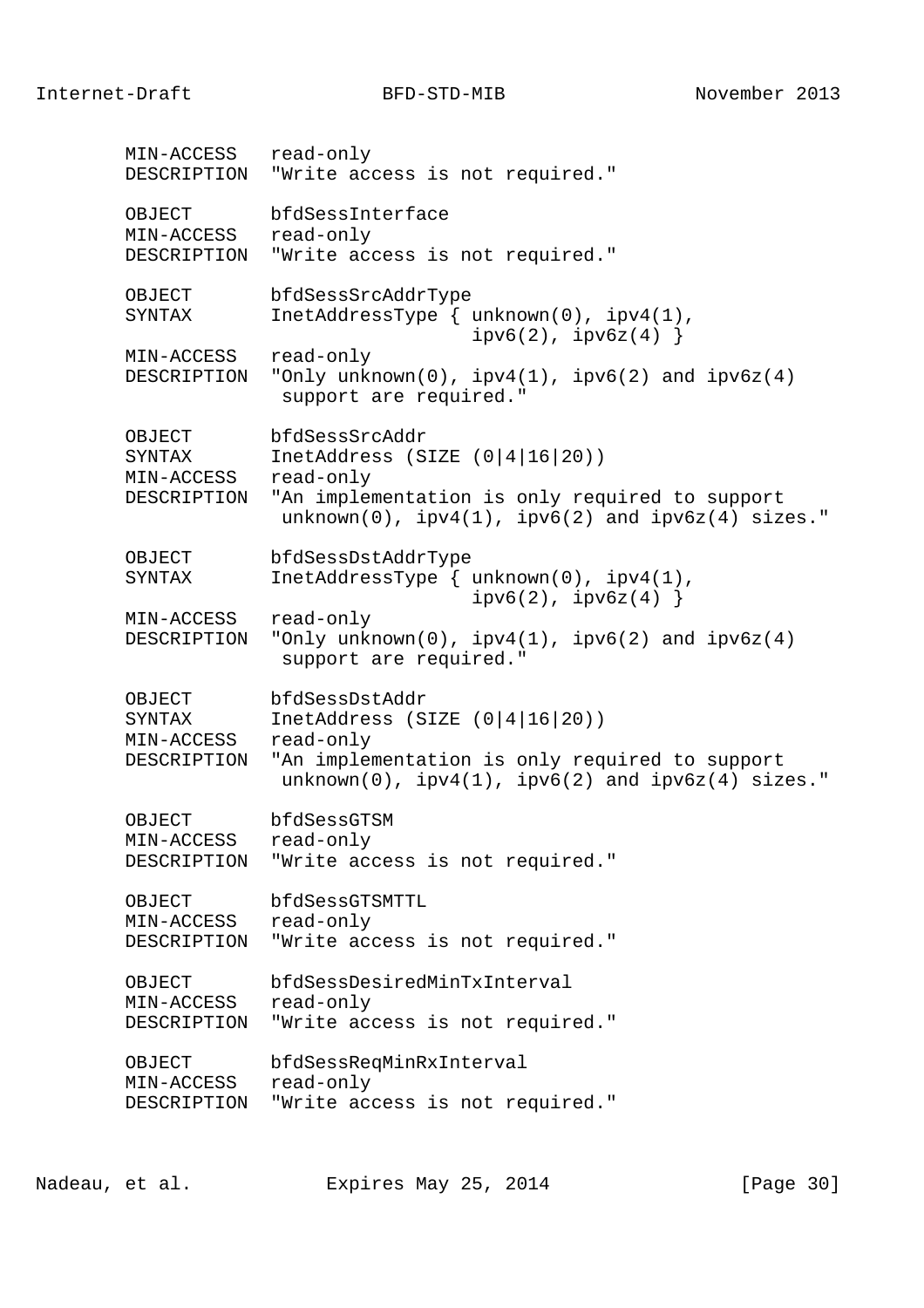OBJECT bfdSessReqMinEchoRxInterval MIN-ACCESS read-only DESCRIPTION "Write access is not required." OBJECT bfdSessDetectMult MIN-ACCESS read-only DESCRIPTION "Write access is not required." OBJECT bfdSessAuthPresFlag MIN-ACCESS read-only DESCRIPTION "Write access is not required." OBJECT bfdSessAuthenticationType MIN-ACCESS read-only DESCRIPTION "Write access is not required." OBJECT bfdSessAuthenticationKeyID MIN-ACCESS read-only DESCRIPTION "Write access is not required." OBJECT bfdSessAuthenticationKey MIN-ACCESS read-only DESCRIPTION "Write access is not required." OBJECT bfdSessStorageType MIN-ACCESS read-only DESCRIPTION "Write access is not required." OBJECT bfdSessRowStatus SYNTAX RowStatus { active(1) } MIN-ACCESS read-only DESCRIPTION "Write access is not required." OBJECT bfdSessDiscMapStorageType MIN-ACCESS read-only DESCRIPTION "Write access is not required." OBJECT bfdSessDiscMapRowStatus SYNTAX RowStatus { active(1) } MIN-ACCESS read-only DESCRIPTION "Write access is not required." OBJECT bfdSessIpMapStorageType MIN-ACCESS read-only DESCRIPTION "Write access is not required." OBJECT bfdSessIpMapRowStatus SYNTAX RowStatus { active(1) }

Nadeau, et al. Expires May 25, 2014 [Page 31]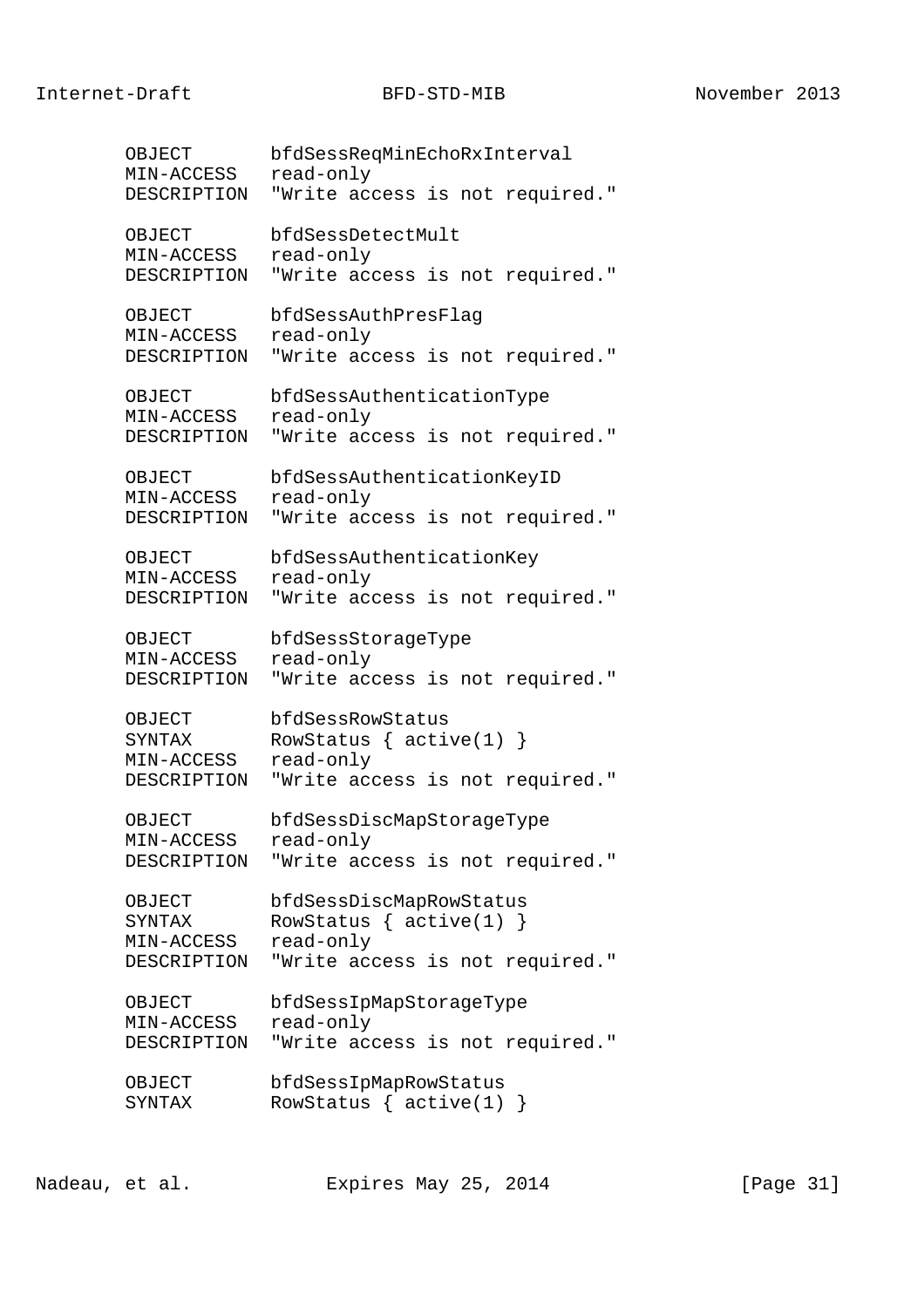```
 MIN-ACCESS read-only
         DESCRIPTION "Write access is not required."
        ::= { bfdCompliances 2 }
    -- Units of conformance.
    bfdSessionGroup OBJECT-GROUP
         OBJECTS {
             bfdAdminStatus,
             bfdSessNotificationsEnable,
             bfdSessVersionNumber,
             bfdSessType,
             bfdSessDiscriminator,
             bfdSessDestinationUdpPort,
             bfdSessSourceUdpPort,
             bfdSessEchoSourceUdpPort,
             bfdSessAdminStatus,
             bfdSessOperMode,
             bfdSessDemandModeDesiredFlag,
             bfdSessControlPlaneIndepFlag,
             bfdSessMultipointFlag,
             bfdSessInterface,
             bfdSessSrcAddrType,
             bfdSessSrcAddr,
             bfdSessDstAddrType,
             bfdSessDstAddr,
             bfdSessGTSM,
             bfdSessGTSMTTL,
             bfdSessDesiredMinTxInterval,
             bfdSessReqMinRxInterval,
             bfdSessReqMinEchoRxInterval,
             bfdSessDetectMult,
             bfdSessAuthPresFlag,
             bfdSessAuthenticationType,
             bfdSessAuthenticationKeyID,
             bfdSessAuthenticationKey,
             bfdSessStorageType,
             bfdSessRowStatus,
             bfdSessDiscMapStorageType,
             bfdSessDiscMapRowStatus,
             bfdSessIpMapStorageType,
             bfdSessIpMapRowStatus
 }
         STATUS current
         DESCRIPTION
             "Collection of objects needed for BFD sessions."
        ::= \{ \text{bfGrows 1} \}
```
Nadeau, et al. Expires May 25, 2014 [Page 32]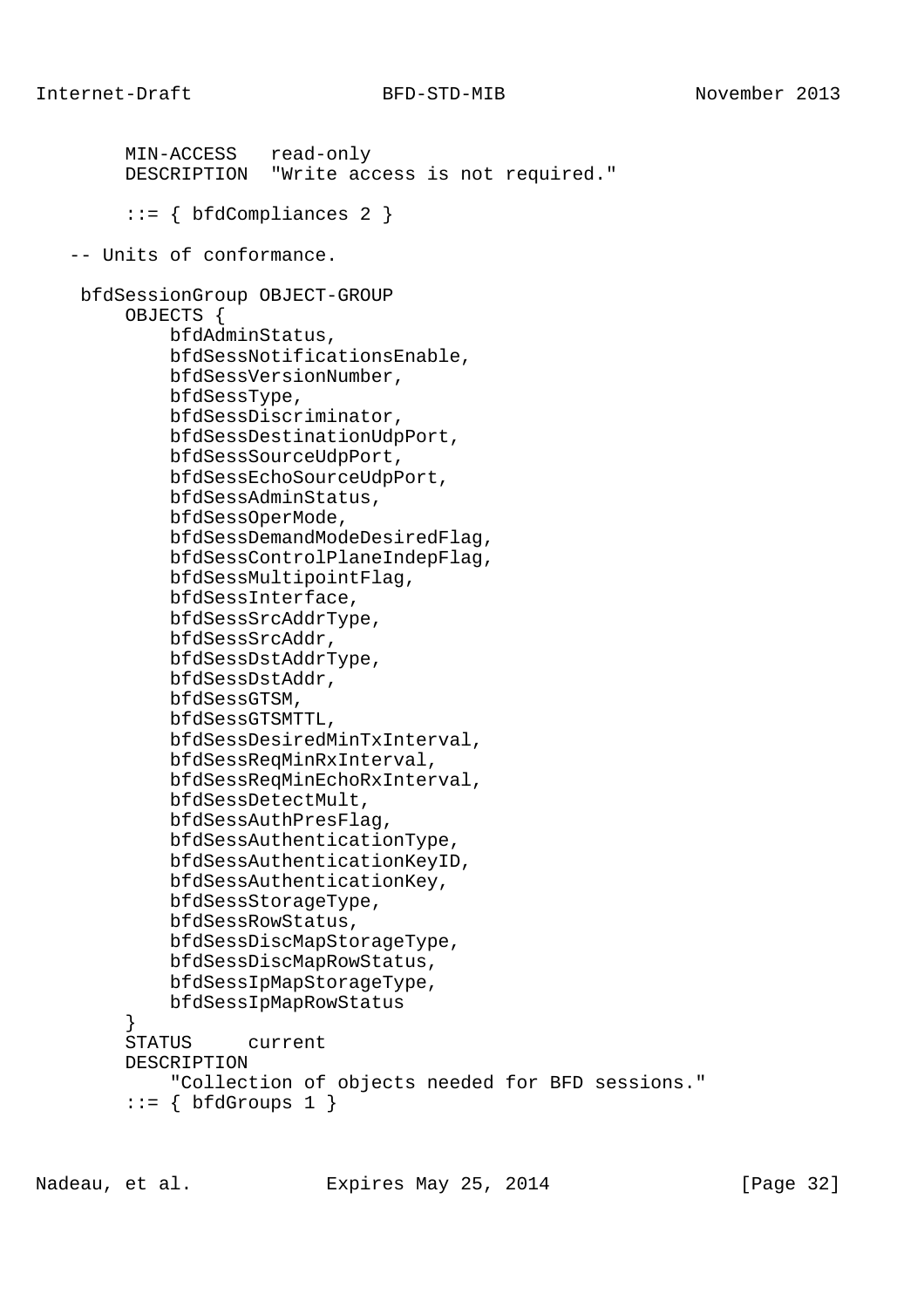```
 bfdSessionReadOnlyGroup OBJECT-GROUP
         OBJECTS {
             bfdSessRemoteDiscr,
             bfdSessState,
             bfdSessRemoteHeardFlag,
             bfdSessDiag,
             bfdSessNegotiatedInterval,
             bfdSessNegotiatedEchoInterval,
             bfdSessNegotiatedDetectMult,
             bfdSessDiscMapIndex,
             bfdSessIpMapIndex
         }
         STATUS current
         DESCRIPTION
             "Collection of read-only objects needed for BFD sessions."
        ::= { bfdGroups 2 }
    bfdSessionPerfGroup OBJECT-GROUP
         OBJECTS {
             bfdSessPerfCtrlPktIn,
             bfdSessPerfCtrlPktOut,
             bfdSessPerfCtrlPktDrop,
             bfdSessPerfCtrlPktDropLastTime,
             bfdSessPerfEchoPktIn,
             bfdSessPerfEchoPktOut,
             bfdSessPerfEchoPktDrop,
             bfdSessPerfEchoPktDropLastTime,
             bfdSessUpTime,
             bfdSessPerfLastSessDownTime,
             bfdSessPerfLastCommLostDiag,
             bfdSessPerfSessUpCount,
             bfdSessPerfDiscTime
 }
         STATUS current
         DESCRIPTION
             "Collection of objects needed to monitor the
              performance of BFD sessions."
        ::= \{ \text{bfGrows } 3 \} bfdSessionPerfHCGroup OBJECT-GROUP
         OBJECTS {
             bfdSessPerfCtrlPktInHC,
             bfdSessPerfCtrlPktOutHC,
             bfdSessPerfCtrlPktDropHC,
             bfdSessPerfEchoPktInHC,
             bfdSessPerfEchoPktOutHC,
             bfdSessPerfEchoPktDropHC
         }
```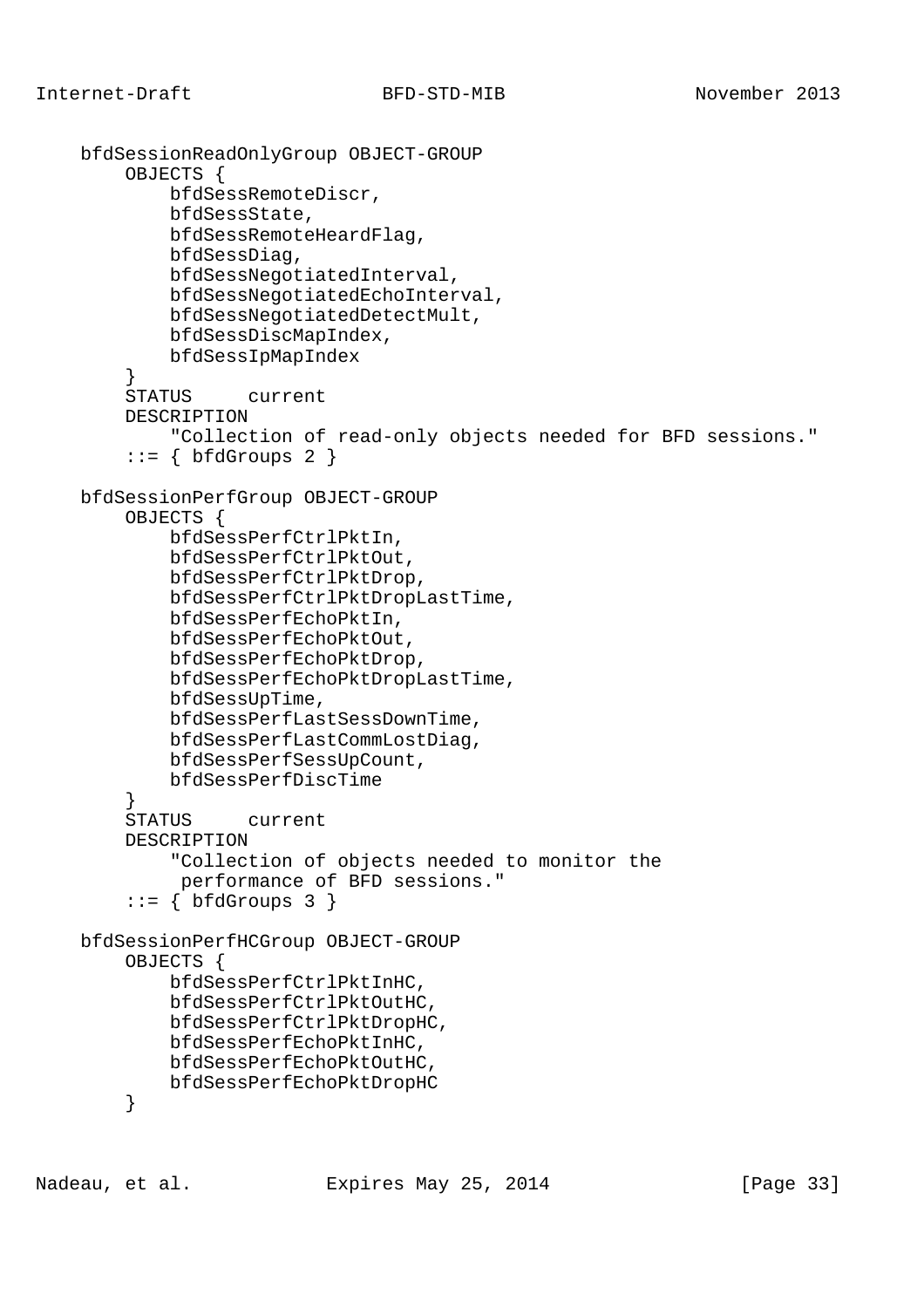```
 STATUS current
         DESCRIPTION
             "Collection of objects needed to monitor the
              performance of BFD sessions for which the
              values of bfdSessPerfPktIn, bfdSessPerfPktOut
              wrap around too quickly."
        ::= \{ \text{bfGrows } 4 \} bfdNotificationGroup NOTIFICATION-GROUP
         NOTIFICATIONS {
             bfdSessUp,
             bfdSessDown
 }
         STATUS current
         DESCRIPTION
             "Set of notifications implemented in this
             module."
        ::= \{ \text{bfGrows } 5 \}
```
## END

6. Security Considerations

 As BFD may be tied into the stability of the network infrastructure (such as routing protocols), the effects of an attack on a BFD session may be very serious. This ultimately has denial-of-service effects, as links may be declared to be down (or falsely declared to be up.) As such, improper manipulation of the objects represented by this MIB may result in denial of service to a large number of end users.

 There are a number of management objects defined in this MIB module with a MAX-ACCESS clause of read-write and/or read-create. Such objects may be considered sensitive or vulnerable in some network environments. The support for SET operations in a non-secure environment without proper protection can have a negative effect on network operations. These are the tables and objects and their sensitivity/vulnerability:

 o bfdSessAdminStatus - Improper change of bfdSessAdminStatus, from start to stop, can cause significant disruption of the connectivity to those portions of the Internet reached via the applicable remote BFD peer.

Nadeau, et al. Expires May 25, 2014 [Page 34]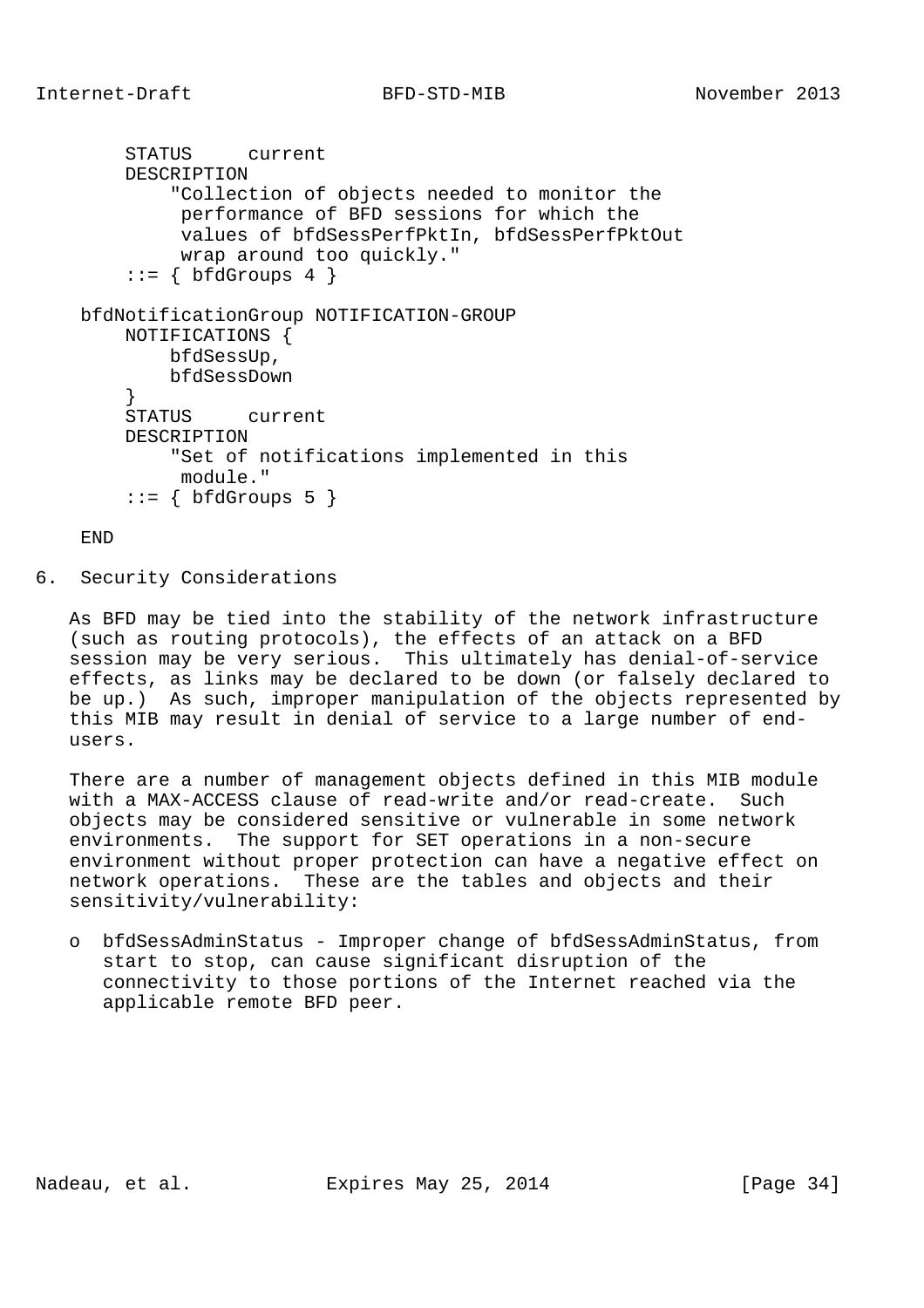o bfdSessDesiredMinTxInterval, bfdSessReqMinRxInterval, bfdSessReqMinEchoRxInterval, bfdSessDetectMult - Improper change of this object can cause connections to be disrupted for extremely long time periods when otherwise they would be restored in a relatively short period of time.

 There are a number of management objects defined in this MIB module with a MAX-ACCESS clause of read-write and/or read-create. Such objects may be considered sensitive or vulnerable in some network environments. It is thus important to control even GET and/or NOTIFY access to these objects and possibly to even encrypt the values of these objects when sending them over the network via SNMP.

 o The bfdSessTable may be used to directly configure BFD sessions. The bfdSessMapTable can be used indirectly in the same way. Unauthorized access to objects in this table could result in disruption of traffic on the network. This is especially true if an unauthorized user configures enough tables to invoke a denial of service attack on the device where they are configured, or on a remote device where the sessions terminate.

 Some of the readable objects in this MIB module (i.e., objects with a MAX-ACCESS other than not-accessible) may be considered sensitive or vulnerable in some network environments. It is thus important to control even GET and/or NOTIFY access to these objects and possibly to even encrypt the values of these objects when sending them over the network via SNMP. These are the tables and objects and their sensitivity/vulnerability:

 o The bfdSessPerfTable both allows access to the performance characteristics of BFD sessions. Network administrators not wishing to show this information should consider this table sensitive.

 The bfdSessAuthenticationType, bfdSessAuthenticationKeyID, and bfdSessAuthenticationKey objects hold security methods and associated security keys of BFD sessions. These objects SHOULD be considered highly sensitive objects. In order for these sensitive information from being improperly accessed, implementers MAY wish to disallow read and create access to these objects.

 SNMP versions prior to SNMPv3 did not include adequate security. Even if the network itself is secure "for example by using IPSec", even then, there is no control as to who on the secure network is allowed to access and GET/SET "read/change/create/delete" the objects in these MIB modules.

Nadeau, et al. Expires May 25, 2014 [Page 35]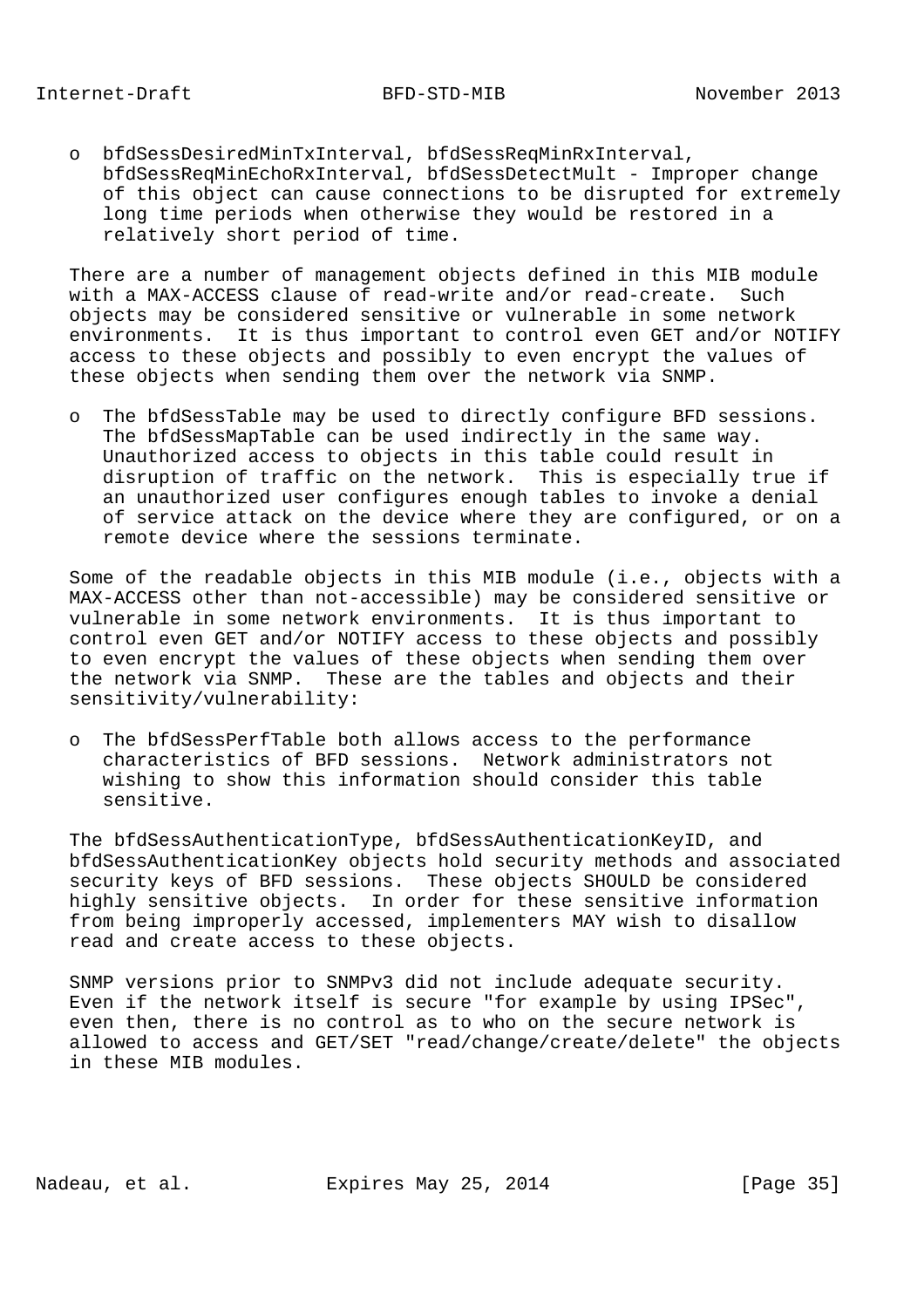It is RECOMMENDED that implementers consider the security features as provided by the SNMPv3 framework (see [RFC3410], section 8), including full support for the SNMPv3 cryptographic mechanisms "for authentication and privacy".

 Further, deployment of SNMP versions prior to SNMPv3 is NOT RECOMMENDED. Instead, it is RECOMMENDED to deploy SNMPv3 and to enable cryptographic security. It is then a customer/operator responsibility to ensure that the SNMP entity giving access to an instance of this MIB module, is properly configured to give access to the objects only to those principals "users" that have legitimate rights to indeed GET or SET "change/create/delete" them.

7. IANA Considerations

 The MIB module in this document uses the following IANA-assigned OBJECT IDENTIFIER values recorded in the SMI Numbers registry:

 Descriptor OBJECT IDENTIFIER value ---------- ---------------------- bfdMib { mib-2 XXX }

 [RFC-Editor's Note (to be removed prior to publication): the IANA is requested to assign a value for "XXX" under the 'mib-2' subtree and to record the assignment in the SMI Numbers registry. When the assignment has been made, the RFC Editor is asked to replace "XXX" (here and in the MIB module) with the assigned value and to remove this note.]

## 8. Acknowledgments

 Authors would like to thank David Ward, Jeffrey Haas, Reshad Rahman, David Toscano, Sylvain Masse, Mark Tooker, and Kiran Koushik Agrahara Sreenivasa for their comments and suggestions.

## 9. References

- 9.1. Normative References
	- [RFC2119] Bradner, S., "Key words for use in RFCs to Indicate Requirement Levels", BCP 14, RFC 2119, March 1997.
	- [RFC2578] McCloghrie, K., Ed., Perkins, D., Ed., and J. Schoenwaelder, Ed., "Structure of Management Information Version 2 (SMIv2)", STD 58, RFC 2578, April 1999.

Nadeau, et al. Expires May 25, 2014 [Page 36]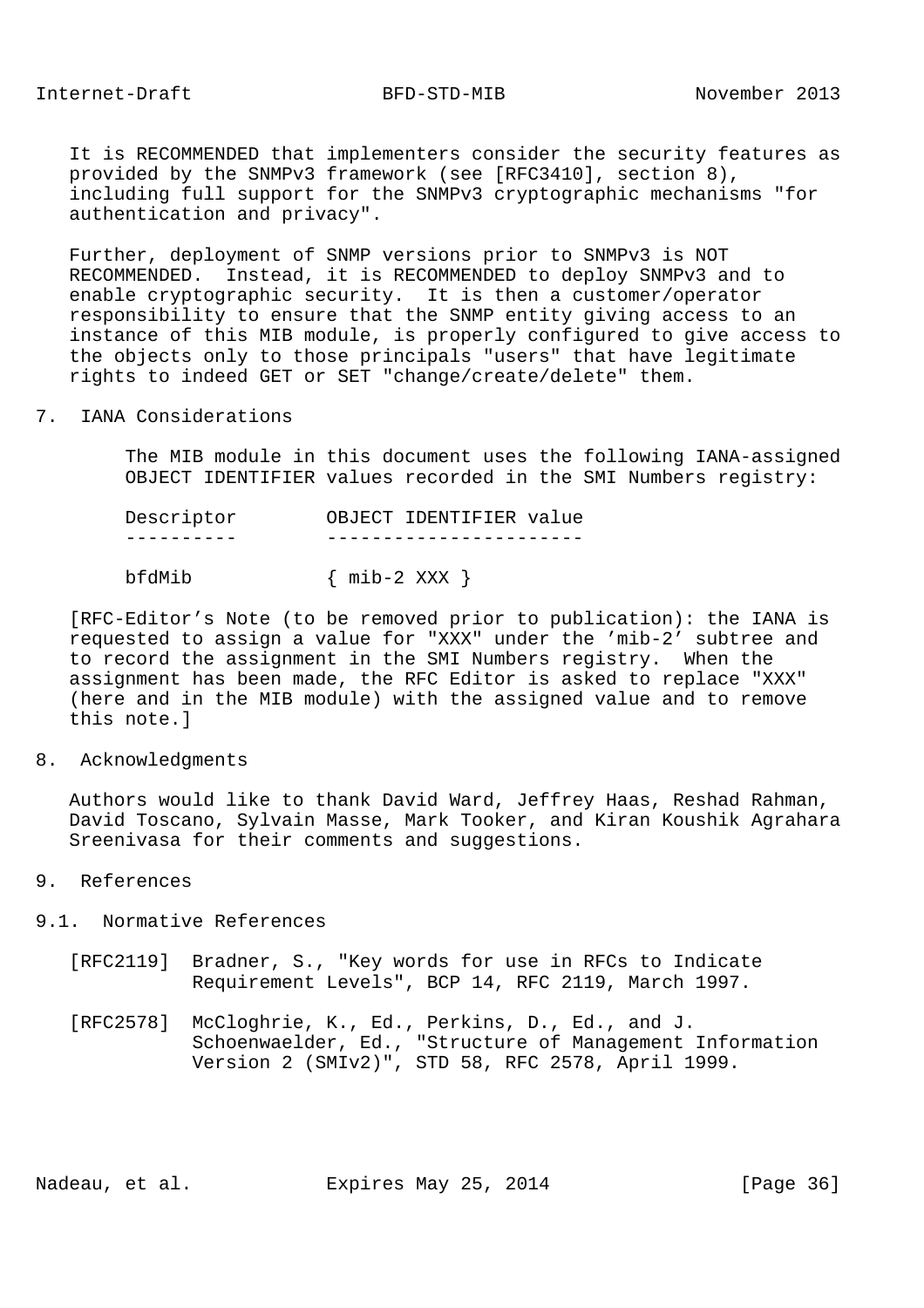- [RFC2579] McCloghrie, K., Ed., Perkins, D., Ed., and J. Schoenwaelder, Ed., "Textual Conventions for SMIv2", STD 58, RFC 2579, April 1999.
- [RFC2580] McCloghrie, K., Perkins, D., and J. Schoenwaelder, "Conformance Statements for SMIv2", STD 58, RFC 2580, April 1999.
- [RFC5880] Katz, D. and D. Ward, "Bidirectional Forwarding Detection (BFD)", RFC 5880, June 2010.
- [RFC5881] Katz, D. and D. Ward, "Bidirectional Forwarding Detection (BFD) for IPv4 and IPv6 (Single Hop)", RFC 5881, June 2010.
- [RFC5883] Katz, D. and D. Ward, "Bidirectional Forwarding Detection (BFD) for Multihop Paths", RFC 5883, June 2010.

 [I-D.ietf-bfd-tc-mib] Nadeau, T., Ali, Z., and N. Akiya, "Definitions of Textual Conventions (TCs) for Bidirectional Forwarding Detection (BFD) Management", draft-ietf-bfd-tc-mib-03 (work in progress), November 2013.

# 9.2. Informative References

- [RFC3410] Case, J., Mundy, R., Partain, D., and B. Stewart, "Introduction and Applicability Statements for Internet- Standard Management Framework", RFC 3410, December 2002.
- [RFC4001] Daniele, M., Haberman, B., Routhier, S., and J. Schoenwaelder, "Textual Conventions for Internet Network Addresses", RFC 4001, February 2005.
- [RFC2863] McCloghrie, K. and F. Kastenholz, "The Interfaces Group MIB", RFC 2863, June 2000.
- [RFC3413] Levi, D., Meyer, P., and B. Stewart, "Simple Network Management Protocol (SNMP) Applications", STD 62, RFC 3413, December 2002.

#### Authors' Addresses

 Thomas D. Nadeau Juniper Networks

EMail: tnadeau@juniper.net

Nadeau, et al. Expires May 25, 2014 [Page 37]